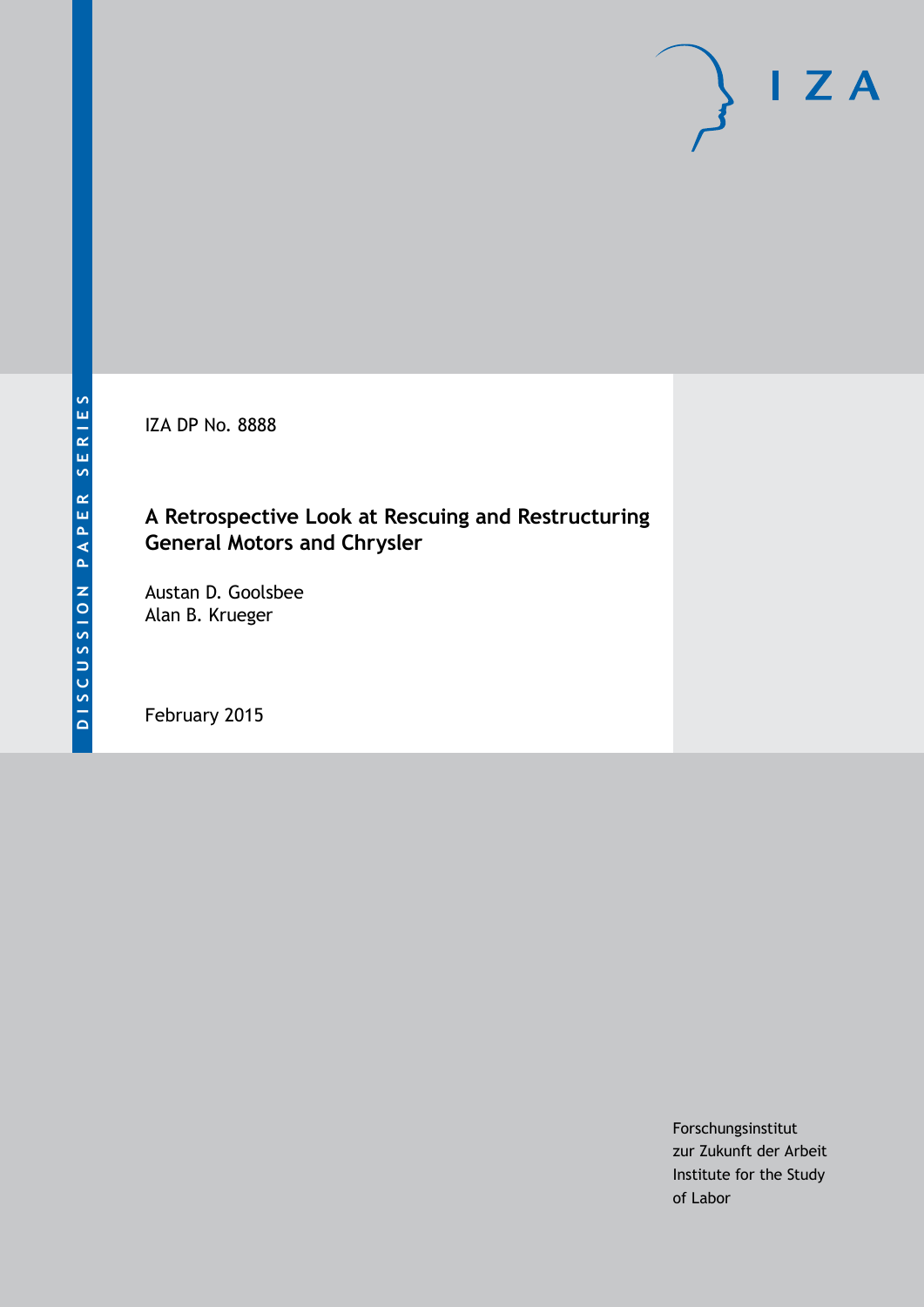# **A Retrospective Look at Rescuing and Restructuring General Motors and Chrysler**

### **Austan D. Goolsbee**

*University of Chicago*

### **Alan B. Krueger**

*Princeton University and IZA*

Discussion Paper No. 8888 February 2015

IZA

P.O. Box 7240 53072 Bonn Germany

Phone: +49-228-3894-0 Fax: +49-228-3894-180 E-mail: [iza@iza.org](mailto:iza@iza.org)

Any opinions expressed here are those of the author(s) and not those of IZA. Research published in this series may include views on policy, but the institute itself takes no institutional policy positions. The IZA research network is committed to the IZA Guiding Principles of Research Integrity.

The Institute for the Study of Labor (IZA) in Bonn is a local and virtual international research center and a place of communication between science, politics and business. IZA is an independent nonprofit organization supported by Deutsche Post Foundation. The center is associated with the University of Bonn and offers a stimulating research environment through its international network, workshops and conferences, data service, project support, research visits and doctoral program. IZA engages in (i) original and internationally competitive research in all fields of labor economics, (ii) development of policy concepts, and (iii) dissemination of research results and concepts to the interested public.

<span id="page-1-0"></span>IZA Discussion Papers often represent preliminary work and are circulated to encourage discussion. Citation of such a paper should account for its provisional character. A revised version may be available directly from the author.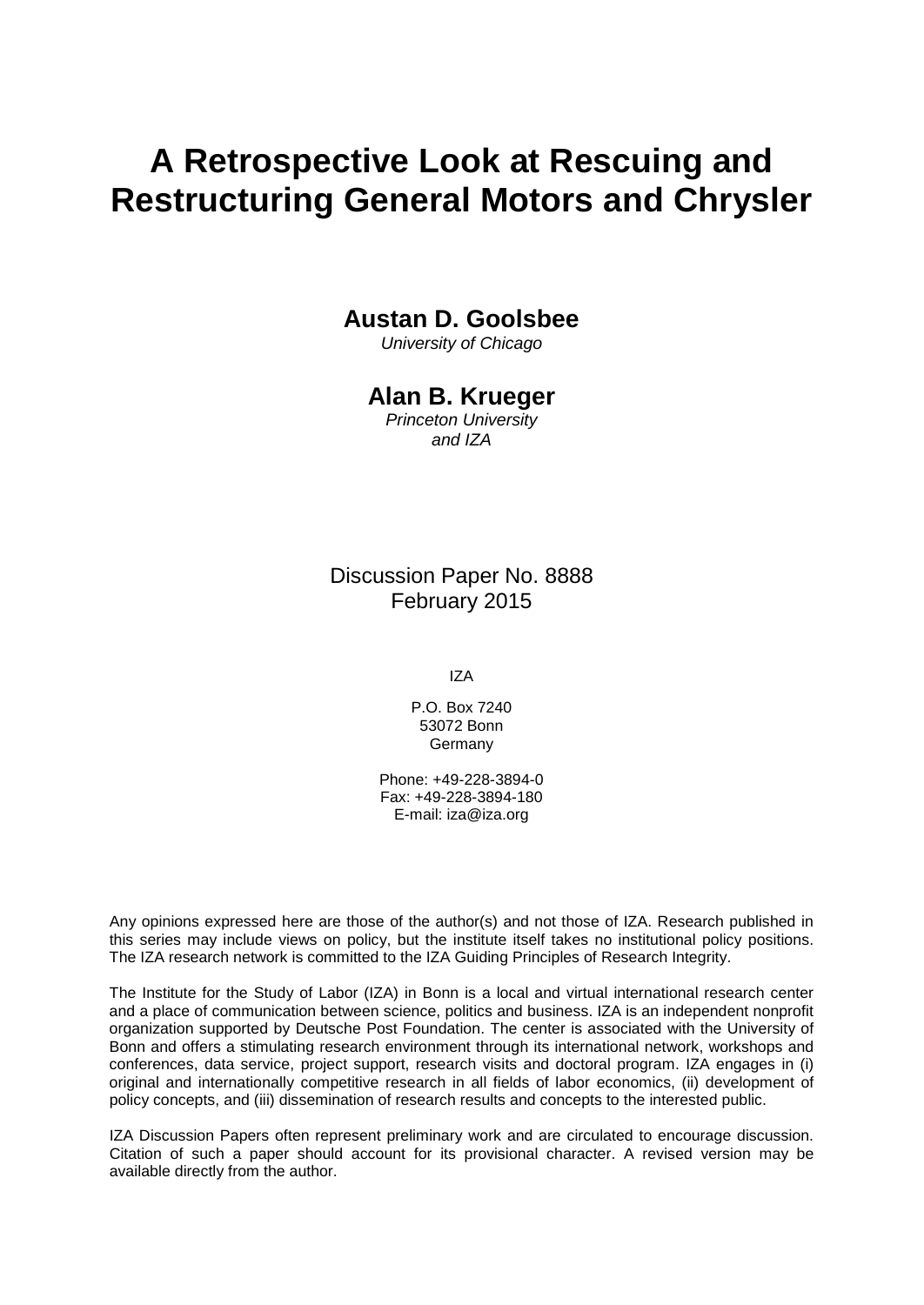IZA Discussion Paper No. 8888 February 2015

# **ABSTRACT**

# **A Retrospective Look at Rescuing and Restructuring General Motors and Chrysler[\\*](#page-1-0)**

This paper takes a retrospective look at the U.S. government's effort to rescue and restructure General Motors and Chrysler in the midst of the 2009 economic and financial crisis. The paper describes how two of the largest industrial companies in the world came to seek a bailout from the U.S. government, the analysis used to evaluate their request, and the steps taken by the government to rescue them. The paper also summarizes the performance of the U.S. auto industry since the bailout and draws some general lessons from the episode.

JEL Classification: H0, L50, L62, G01, G33

Keywords: auto bailout, auto industry

Corresponding author:

Alan B. Krueger Woodrow Wilson School Princeton University Princeton, NJ 08544 USA E-mail: [akrueger@princeton.edu](mailto:akrueger@princeton.edu)

Austan D. Goolsbee was a member of the Council of Economic Advisers from March 2009 to September 2010, and Chairman of the Council from September 2010 to August 2011. Alan B. Krueger was Assistant Secretary for Economic Policy and Chief Economist at the U.S. Treasury Department from 2009 to 2010, and Chairman of the Council of Economic Advisers from November 2011 to August 2013.

The authors are grateful to Anthony Casey, Steve Rattner, Harry Wilson, Tim Taylor, David Autor and Chang-Tai Hsieh for helpful comments, and to David Cho and Loullya Saney for excellent research assistance. This paper was prepared for the *Journal of Economic Perspectives*.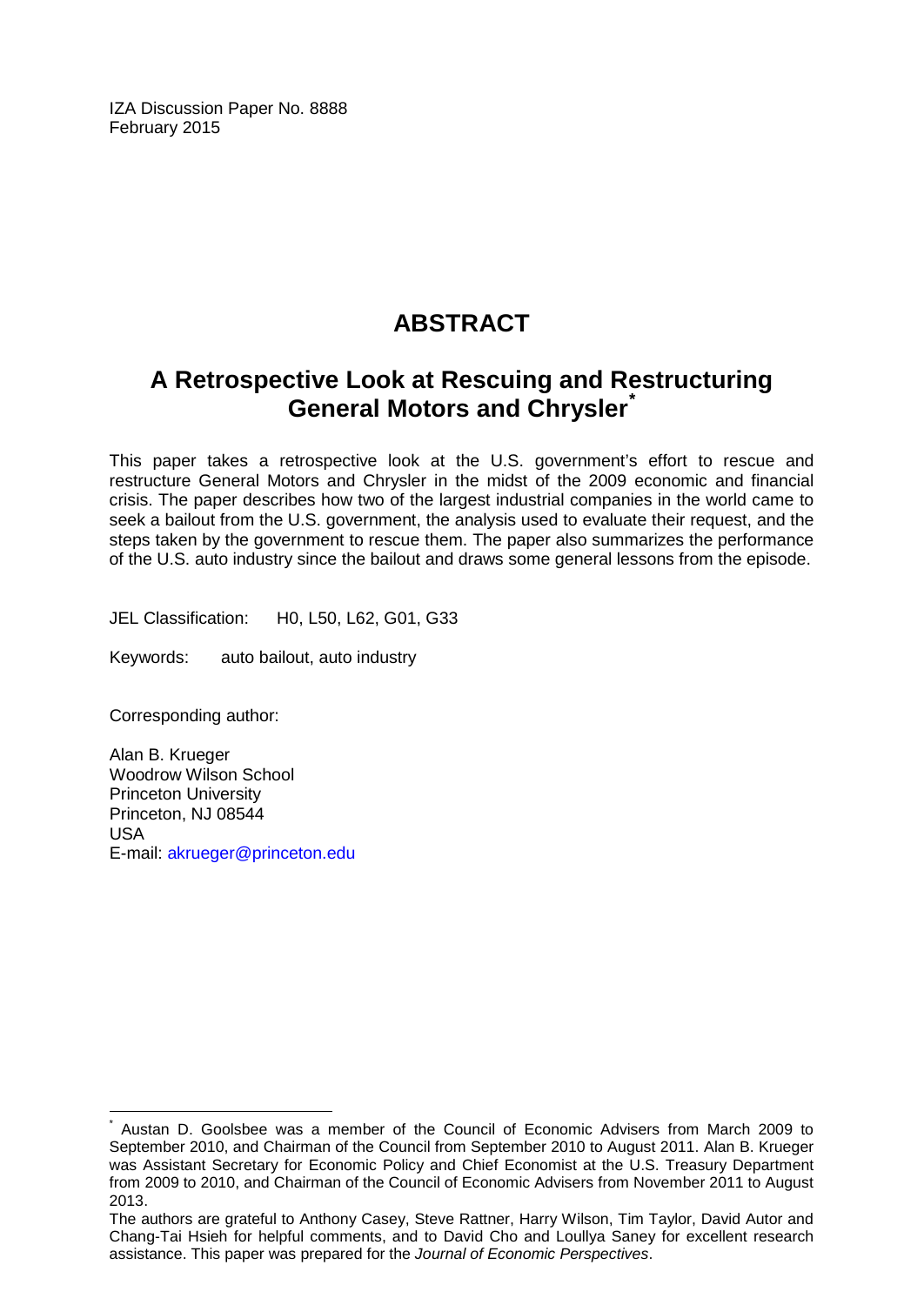The rescue of the U.S. automobile industry amid the 2008-2009 recession and financial crisis was a consequential, controversial, and difficult decision made at a fraught moment for the U.S. economy. Both of us were involved in the decision process at the time, but since have moved back to academia. As more than five years have passed since the bailout began, it is timely to look back at this unusual episode of economic policymaking to consider what we got right, what we got wrong, and why.

We are pleased and a bit surprised by how well the last five years have played out for the domestic auto industry. At a critical point in the internal debate over the auto industry bailouts in March 2009, Larry Summers, at that time director of the National Economic Council, assembled members of the Obama administration's economic and autos team around his cramped table in the West Wing of the White House. He held a straw vote on whether the advisors believed Chrysler would survive for five years if a government-supported merger with Fiat went through. A narrow majority, including us, voted no. Five years on, both General Motors and Chrysler have survived, rebounded and, by many metrics, appear healthy.

Economic analysis contributed throughout the process of deciding how to respond to the auto companies' requests for extraordinary support, and President Obama weighed the economic arguments as well as the political and social realities. We agreed with others in the administration that it was essential to rescue GM to prevent an uncontrolled bankruptcy and the failure of countless suppliers, with potentially systemic effects that could sink the entire auto industry. Our analysis suggested that a failure of the much smaller Chrysler, however, would not have systemic effects for the whole industry and that rescuing the company would make it more difficult and more costly for taxpayers to rescue GM, although we recognized that a failure of Chrysler would cause considerable hardship to its workers and their families and communities.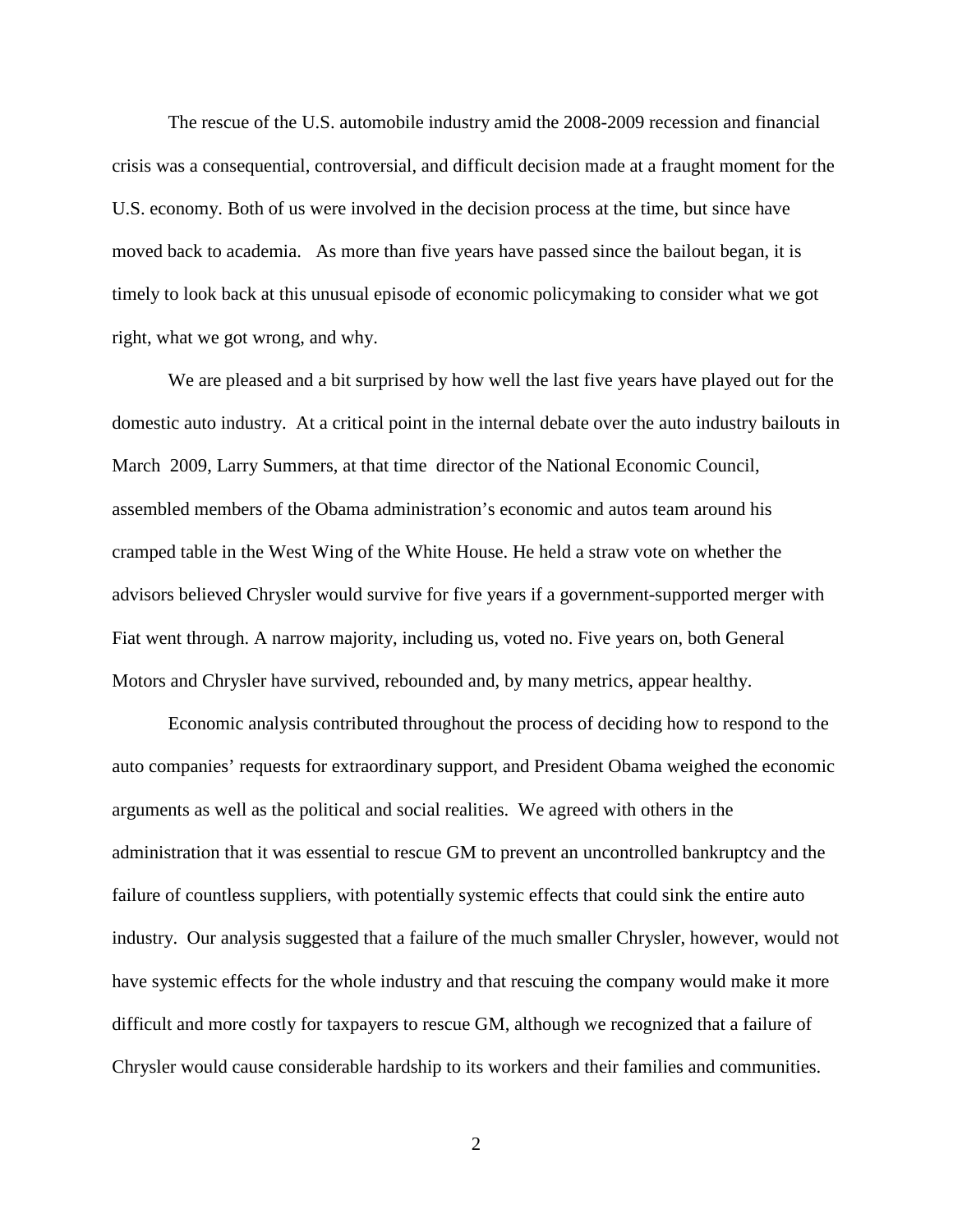In the end, the president made the decision to rescue both Chrysler and GM and to put them through a tough restructuring via bankruptcy.

It is hard to argue that this decision did not deliver important economic benefits to the recovery and country, although the government did not recover the full amount of TARP funds it invested. If Chrysler and GM had been allowed to fail, in all likelihood the Great Recession would have been deeper and longer, and the recovery that began in mid-2009 would have been weaker. The rescue has been more successful than almost anyone predicted at the time. Some of this improvement resulted from actions the auto companies took; some happened because consumer demand for autos has been especially strong during the last five years. The auto industry has turned out to be one of the drivers of the economic recovery. Yet we suspect that the conditions that led the auto bailout to be a success were fairly unique in American economic history, and, we hope, unlikely to be repeated anytime soon.

In this article we describe the events that brought two of the largest industrial companies in the world to seek a bailout from the U.S. government, the analysis that was used to evaluate the decision (including what the alternatives were and whether a rescue would even work), the steps that were taken to rescue and restructure Chrysler and GM, and the performance of the U.S. auto industry since the bailout. We close with some of the general lessons to be learned from the episode.

#### **How the U.S. Auto Industry Imploded**

In the run-up to the 2009 bailout, the Big Three automakers recorded some of the worst corporate performances in American history. General Motors alone lost almost \$40 billion in 2007 and another \$31 billion in 2008. Ford lost \$3 billion and then \$15 billion. Chrysler was a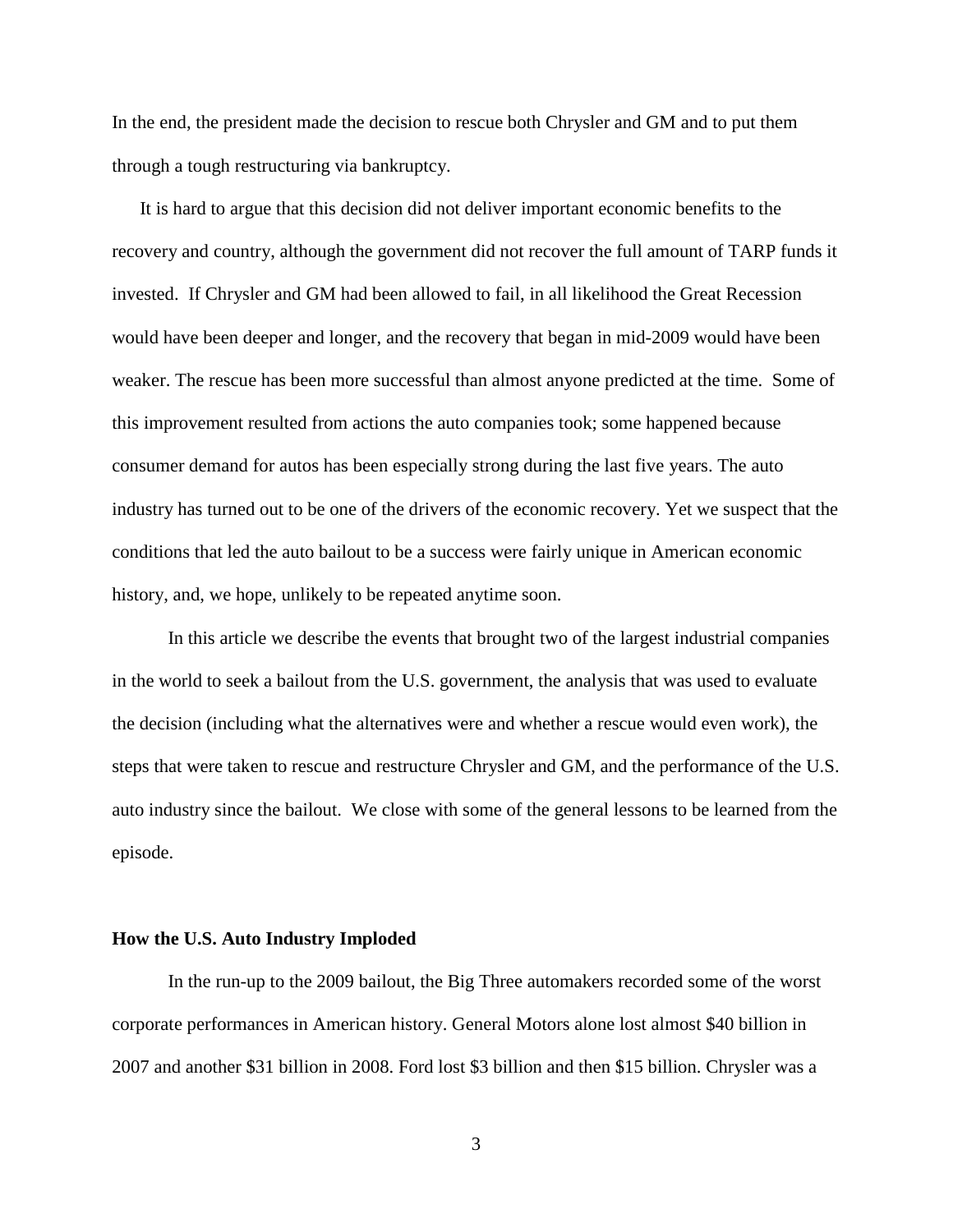privately held company that did not disclose earnings publicly, but was losing comparable amounts of money. When the Great Recession began in late 2007, it had a catastrophic impact on the automakers. Auto sales plummeted in 2008 and again in 2009 to below 10 million, from a peak of mover than 17 million just a few years earlier.

By fall 2008, the financial situation of the domestic auto-makers was so dire that they would soon be unable to make their wage and supplier payments. In November 2008, the CEOs of Ford, General Motors, and Chrysler came before the House and the Senate to request a \$25 billion working capital "bridge loan" from the U.S. government to enable them to make these payments and to help keep them out of bankruptcy and avoid possible liquidation. In the auto executives' view, the crisis they were facing centered on macroeconomic forces outside of their control. Chrysler CEO Robert Nardelli (2008) explained at the outset of the hearing, "We are asking for assistance for one reason: To address the devastating automotive industry recession caused by our Nation's financial meltdown." He said that buyers' and dealers' lack of access to credit was preventing them from buying vehicles and wrecking their business. They were asking for capital to tide them over, with no conditions attached, until conditions returned to normal so that they could avoid bankruptcy or liquidation.

But of course, no one knew if the 17 million annual sales rates achieved earlier in the 2000s would ever return. Auto credit had been unsustainably inflated by the same housing and credit bubble that led to the economic crisis in 2008. The ratio of cars-to-population and the fraction of auto buyers stretching their credit by using subprime auto loans were both at record highs. If demand rebounded only partway toward its previous high after the recession ended, it was not clear that all of the "Big Three" automakers could survive.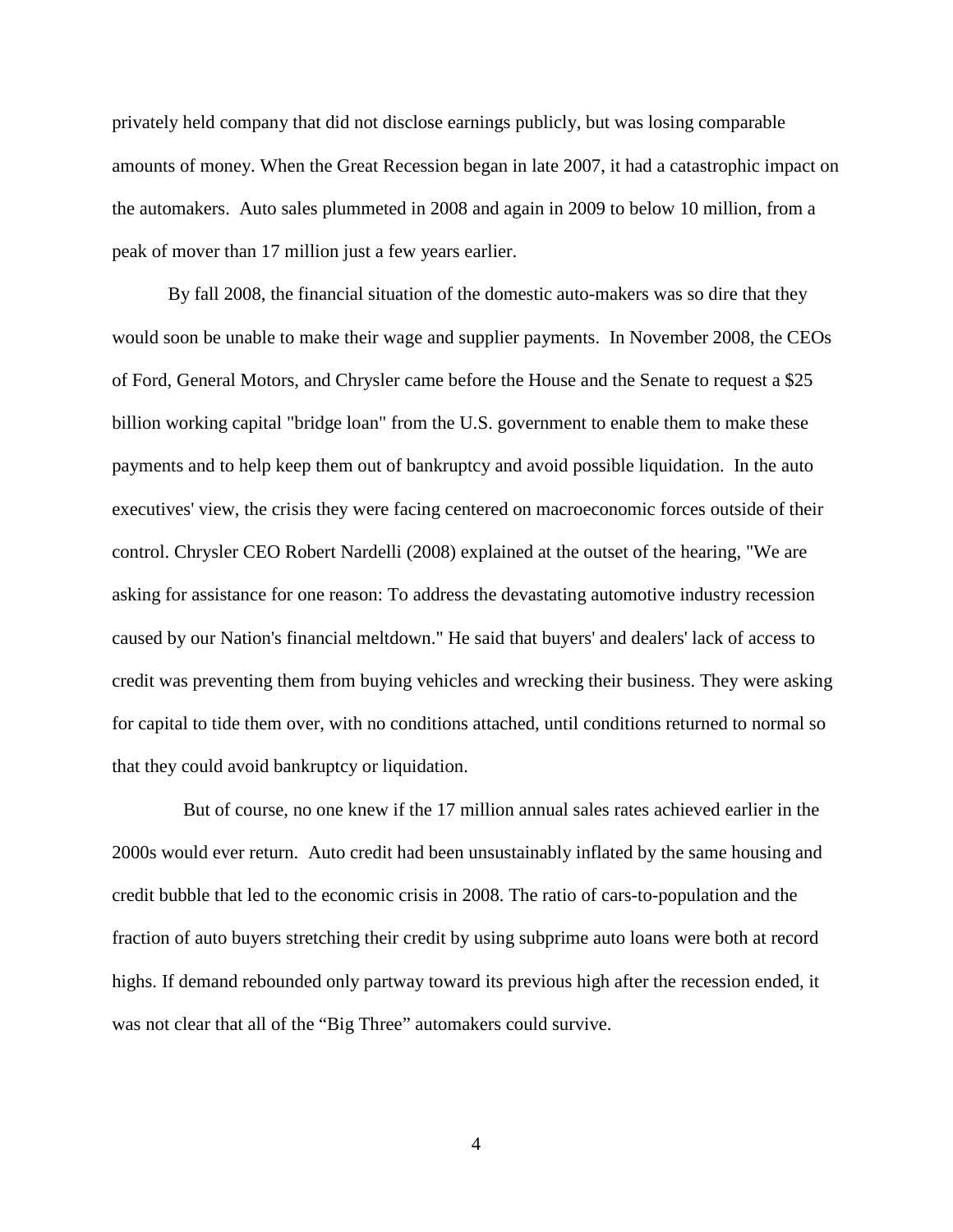When critics highlighted the U.S. auto industry's decades-old problems of high cost, questionable quality, and the like, the executives argued that they had already done the restructuring necessary to fix those problems. In reality, though, the Big Three automakers' problems had built up over many years, and were certainly not solely a result of the economic downturn.

Falling demand was a persistent and severe problem for the Big Three. Market share trends weighed heavily against them. Figure 1 plots the U.S. market share of each of the Big Three automakers in the decades running up to the crisis, as a percentage of total auto sales. There was a sustained and substantial downward trend in demand of more than 2 percentage points per year for the Big Three combined. The Big Three's share in 1998 was 71 percent; by 2008, it was 47 percent. These negative trends were especially severe for GM, the largest of the domestic companies.



**Figure 2: "Big Three" Automakers' Shares of U.S. Total Vehicle Sales**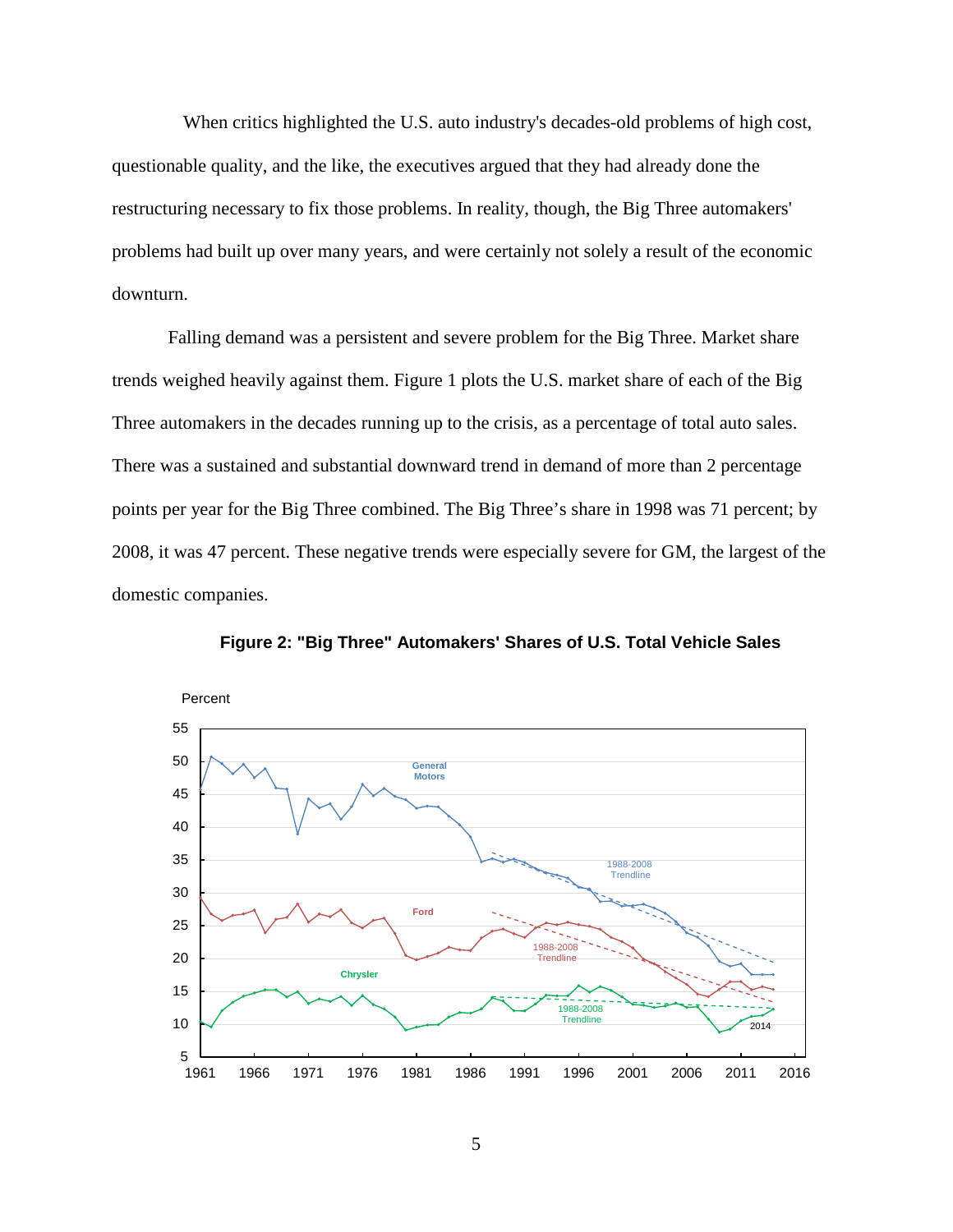If anything, these declines in market share understate the severity of the dwindling demand facing the manufacturers. The Big Three had been engaged in substantial price discounting relative to the competition. By 2008, the Big Three were discounting comparable cars by \$2,000 to \$3,000 (Helper 2010). A number of factors had taken a toll on the demand for cars from the Big Three manufacturers over time: the widespread perception of perennial quality and reliability issues, lower resale values, poorly received new models, and a lack of low-gasmileage cars at times of rising fuel costs.

Moreover, the "transplant" car factories – that is, domestic U.S. production of foreign owned companies like Honda, Toyota, Nissan, and others – were expanding employment and production in the U.S. using predominantly non-union plants in the American South, even as the Big Three automakers had struggled. For example, from 2000 to 2013, employment at the domestic transplant car-makers almost doubled to 163,000, while Big Three employment fell steadily and was cut nearly in half to 253,000, according to Automotive News data reported in Kurylko (2013). This pattern suggested that the problems of the Big Three legacy U.S. automakers were perhaps particular to those firms, not to the national automobile manufacturing industry.

A common refrain among industry analysts and critics in Congress, was that U.S. automakers were uncompetitive versus their foreign counterparts as well as against the transplant factories. Estimates of the hourly compensation of the Big Three automakers put hourly compensation almost 25 percent higher than in the transplants (Leonhardt 2008). After including the legacy costs of retirees, average labor costs for the Big Three were almost 45 percent higher. In addition, a surprisingly large share of labor compensation for the Big Three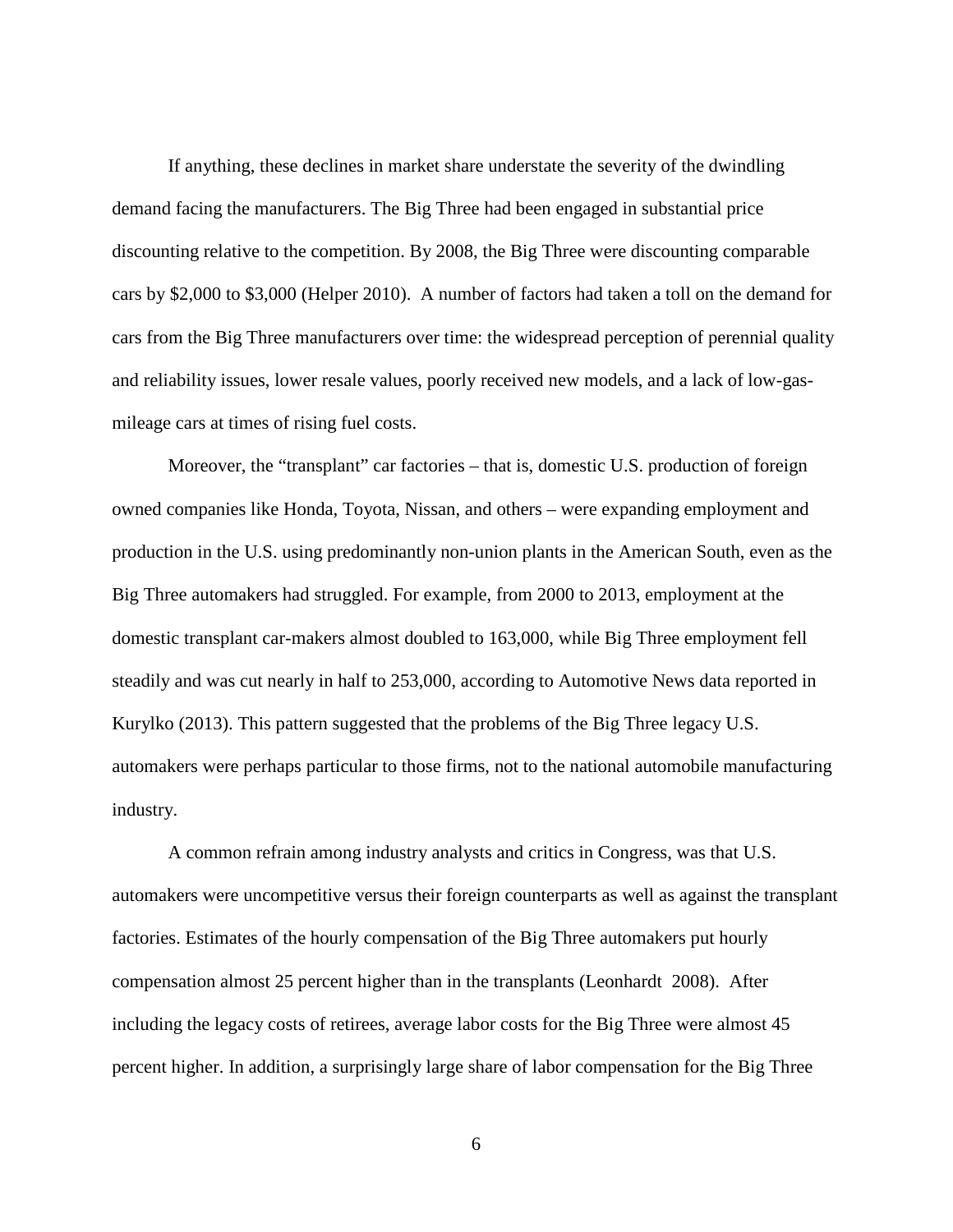automakers was a fixed cost, rather than a variable one. Pension and health care costs for retirees are obvious fixed costs, but the United Automobile Workers (UAW) had also negotiated for workers to be paid 95 percent of their salary when they were on layoff, which in effect turned mostly variable labor compensation into a fixed cost. Under these conditions, it was hard to see how a rescue could make the Big Three more cost competitive with rivals at home and abroad for more than a short time, unless it reduced the fixed costs associated with retirees, the uncompetitive compensation levels for existing workers, and the crushing interest payments owed to bondholders.

To summarize, the problems facing the automakers included long-term falling market share, compounded by a massive short-term drop in aggregate demand, with large fixed costs. This resulted in huge short-term losses. But even if they could reduce their fixed costs and even if the recession ended and aggregate demand returned to normal levels in the short-run, unless they could stop their persistent decline in market share, these automakers would soon be back in trouble.

By December 2008, regardless of what one thought the source of the Big Three's problems were or what should or should not have been done in the preceding years, GM and Chrysler faced an existential threat. Congress could not agree to provide the automakers emergency financing and adjourned for the holidays at the end of 2008, leaving the Big Three scrambling. The Bush administration decided to tap into Troubled Asset Relief Program (TARP) funds authorized under the [Emergency Economic Stabilization Act \(that had been signed into](http://en.wikipedia.org/wiki/Emergency_Economic_Stabilization_Act_of_2008)  [law on October 3, 2008\)](http://en.wikipedia.org/wiki/Emergency_Economic_Stabilization_Act_of_2008). It leant GM and Chrysler more than \$20 billion to keep them afloat into early 2009: \$17.5 billion went directly to the automakers . The rest went to the financing arms of these firms, the General Motors Acceptance Corporation (GMAC) and Chrysler Financial. Ford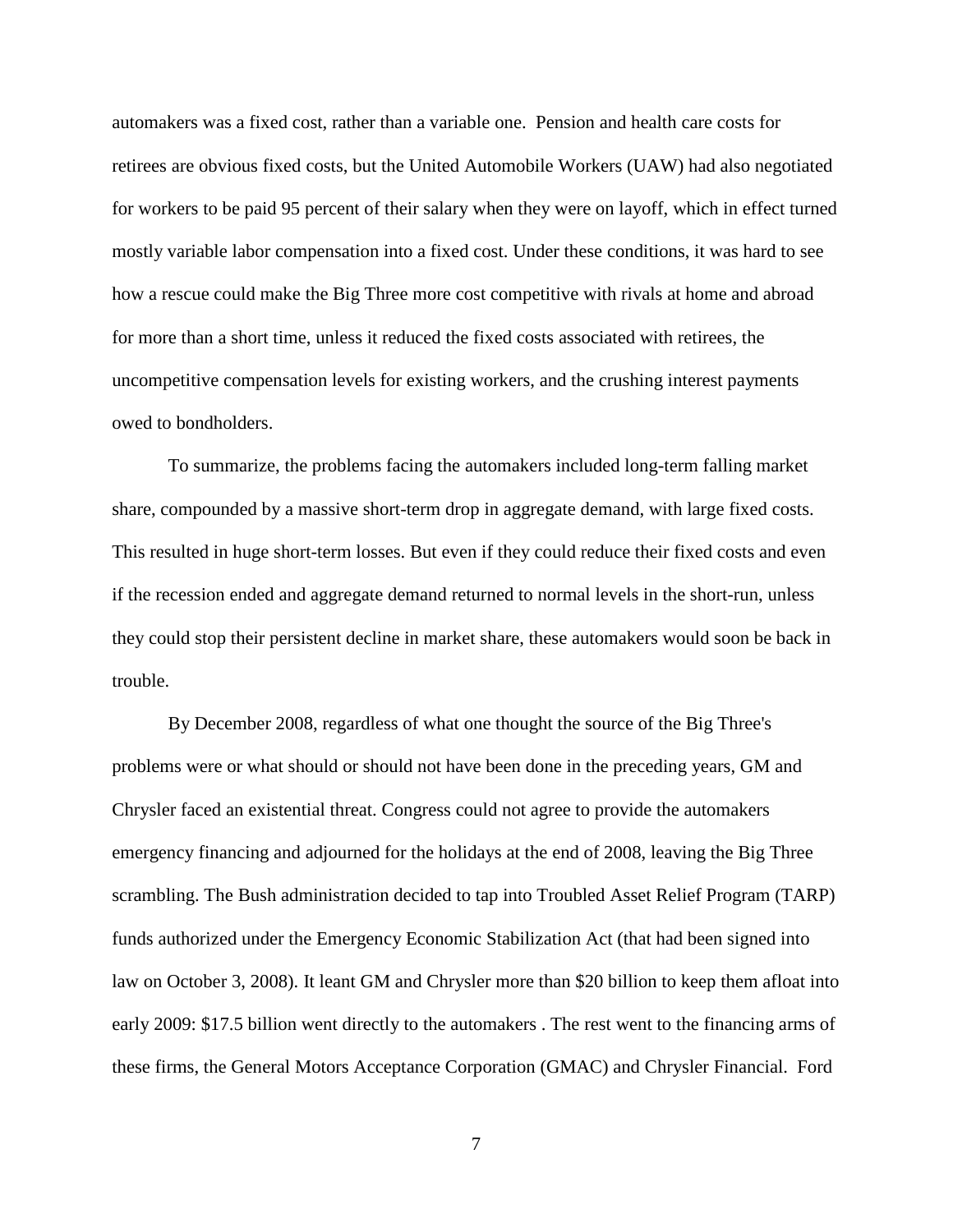decided not to take government support. Ford had large losses but had borrowed a significant amount of money in 2006 and begun restructuring before the financial crisis struck, so the company was able to withstand the cash crunch.

GM and Chrysler received these loans with the condition that they use the funds to make themselves "viable" as ongoing enterprises. The firms were given until February 2009 to come up with the plans. The new administration took office in late January.

The viability plans that the companies submitted in February 2009 were summarily rejected by the new administration as unrealistic and inadequate, which sent the effort back to the drawing board. The gap in time between the granting of the loans in December 2008 and agreement on a workable plan to restructure the companies and make them financial viable meant that the interim \$20 billion in loans made to keep the companies afloat while they prepared the original viability plans was unlikely ever to be repaid.

A first obvious consideration was whether GM and Chrysler could just enter one of the standard paths for companies in dire financial trouble. For example, one common approach is for the troubled firm to borrow funds using so-called "Debtor-in-Possession" financing. This financing is allowed to be senior (that is, it would be paid first) to all existing company debt. In the meantime, a distressed company can sell off key pieces of the business to acquire cash, perhaps on the way to finding a full buyer in the intermediate term. But in early 2009, these options were merely fantasy. The financial crisis raged. To be sure, there were speculations early in 2009 that perhaps a large Chinese or other national sovereign wealth fund would be willing to buy major portions of the companies but there was, realistically, no chance of these outcomes happening in the requisite timeframe—if it ever would have happened at all. Even if such a buyer had materialized, scrutiny of these kinds of transactions by antitrust authorities, along with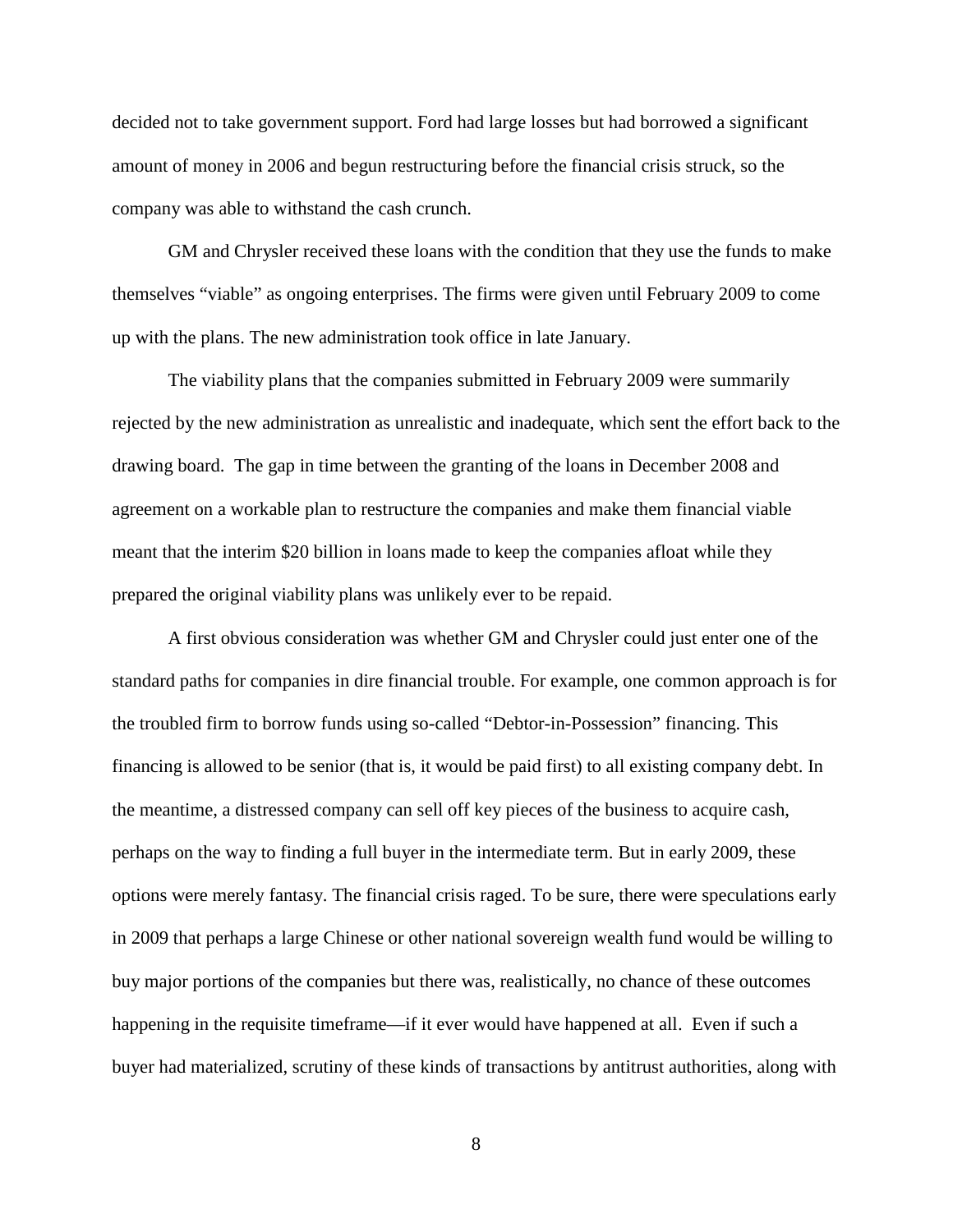the Congress and its Committee on Foreign Investment in the United States, would have taken months and faced a high chance of falling through. There was speculation about a merger of GM and Chrysler, but it was unclear that a merger of two failing companies would solve either of their problems.

Later, during the presidential election of 2012, critics of the rescue argued that private lenders should have been allowed to fund the GM and Chrysler restructurings in bankruptcy. In early 2009, however, such funding simply did not exist. At that moment, for better or for worse, it was government money or bust. Without government funds, GM and Chrysler were on a path to disorderly bankruptcy which would, by all accounts, take years to resolve the myriad disputes among thousands of creditors, suppliers, and so on, and likely meant liquidation.

#### **The Costs of Not Rescuing**

What were some of the more likely outcomes if the government had not acted in early 2009 to extend further assistance to GM and Chrysler? As we and others in the Obama administration investigated this question, the answers we heard were not comforting. The companies themselves would lay off their workers immediately. There would be widespread spillovers into supplier industries and auto dealerships, as well as knock-on macroeconomic effects through a *reverse* multiplier. The Congressional Oversight Panel (2009) called the companies' possible collapse "a potentially crippling blow to the American economy that Treasury estimated would eliminate nearly 1.1 million jobs." Other contemporary estimates suggested that the near-term jobs at risk from a disorderly liquidation could reach as high as 2.5 to 3.3 million jobs (Zandi 2008; Cole, et al. 2008; Scott 2008).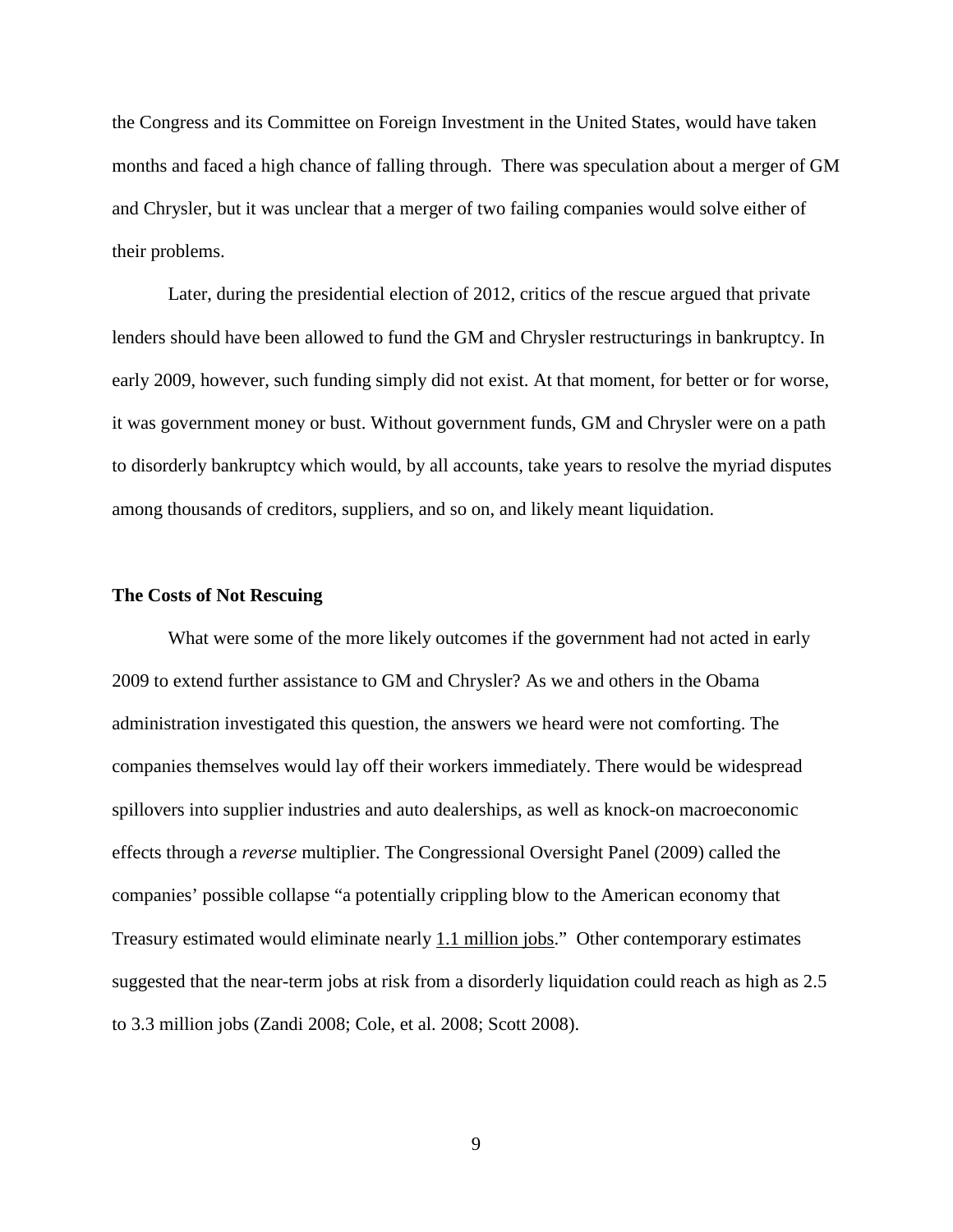It was easy to question the methodology of some of the more extreme job loss estimates. For example, although we believed that a bankruptcy reorganization of GM and Chrysler under Chapter 11 would have been so disorderly as to be economically wasteful and destructive, presumably some proportion of the assets the firms would have been put to some use. However, we felt confident that a collapse of both companies would have resulted in the immediate loss of at least 500,000 to 1 million jobs. Total job losses from a messy liquidation of Chrylser by itself, in our estimation at the time, would have been in the neighborhood of 300,000 jobs.

Setting aside the costs to the individuals involved, we knew that job losses of this scale would impose sizable costs on various levels of government, through the need for additional spending on safety net, health care, unemployment insurance and other programs, and we sought to quantify some of these costs. In addition, because the company pension funds would probably also be bankrupted, tens of billions of dollars in pension liabilities would be transferred to the Pension Benefit Guaranty Corporation, which was itself already in a precarious financial position. In considering the costs and benefits of a rescue plan for GM and Chrysler, one had to acknowledge that the alternative of just letting the companies proceed into a disorganized bankruptcy would not be "free."

Of course, this is not to say that government should try to keep all large companies alive because their failure would be painful. We certainly had no desire to put the U.S. economy on the path we perceived that Japan had followed in the preceding decades, where stagnation had continued for years as the government propped up *zombie* firms that were not viable companies. Further, the auto industry is highly capital-intensive compared with other industries, so if one measured jobs saved on a bang-for-the-buck basis, using money to support other industries might have a larger employment impact. Moreover, the public opinion polling reported at the meetings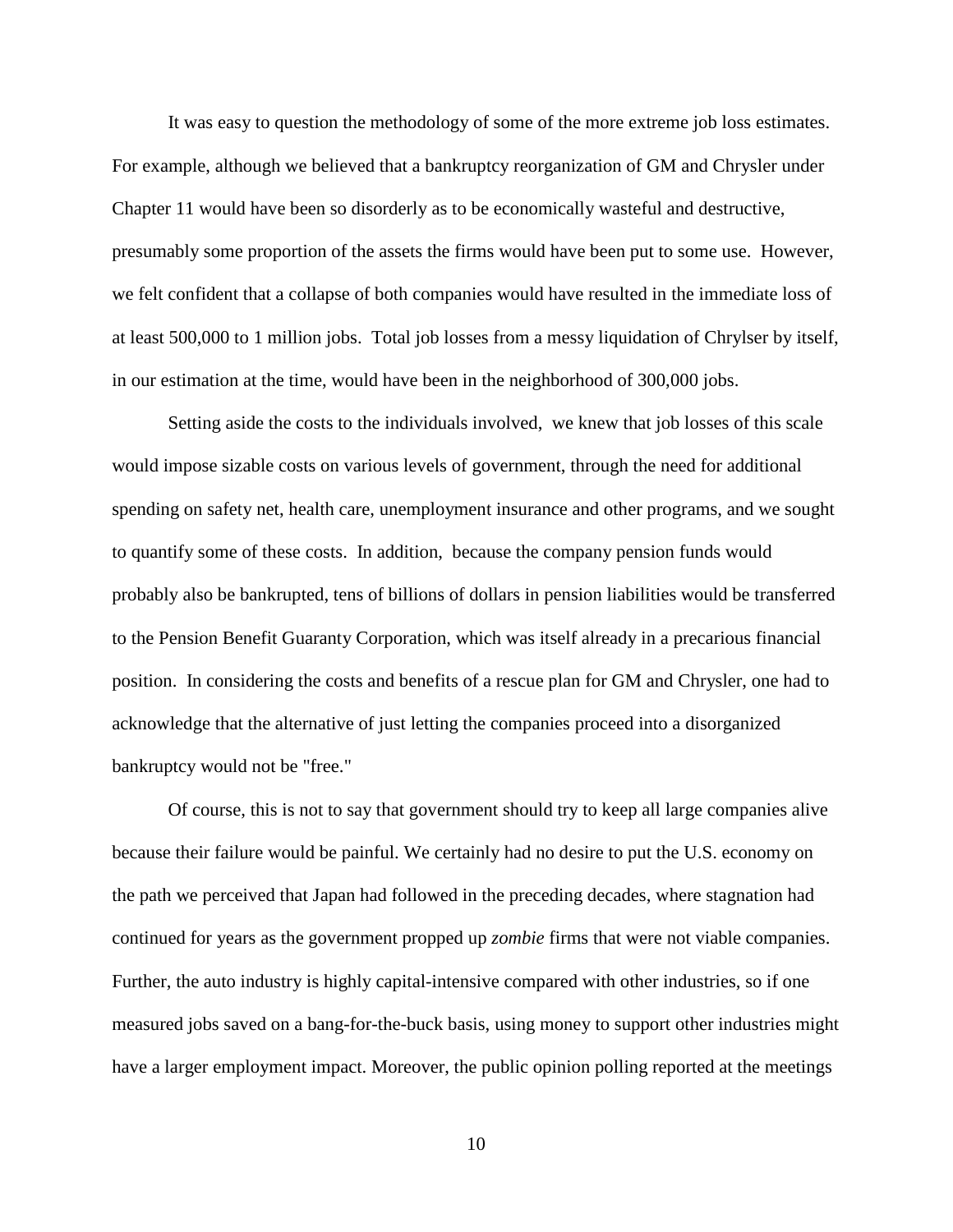with President Obama suggested that large majorities opposed bailouts for any firms, including auto companies.

As the policy team grappled with these issues, a consensus emerged that allowing *both* companies into uncontrolled bankruptcy was ill-advised. We heard numerous experts opine that a failure of GM, in particular, would level a major blow to consumer confidence that would have an outsized negative impact on spending as well as the argument that this was the equivalent of negative stimulus precisely when the fiscal and monetary policy authorities were attempting to provide positive stimulus. The negative aggregate impact of a disorderly failure of GM would be too great at exactly the wrong moment for the economy. Thus, the question arose of whether we should rescue GM but let Chrysler, the smaller and weaker of the two firms, go into a disorderly bankruptcy.

We had several concerns about the merits of a Chrysler bailout. First, auto sales had plummeted from 16.5 million units in 2006 to 9.5 million in 2009. Our forecasts at the time, and those of many industry analysts, suggested that U.S. auto sales in a steady state would be around 15 to 15.5 million a year. We thought that Chrysler and GM, which had been losing market share for decades, were viable restructured businesses if the market was over 16 million cars, but would there be sufficient demand for *both* Chrysler and GM to be profitable in the long run? Trying to keep each of the Big Three in operation with such a low rate of sales might endanger them all.

Second, our internal research and reading of the industrial organization literature on demand elasticities in the auto industry indicated that consumers who buy from Chrysler would likely turn to Ford or GM if their preferred Chrysler model was not available. Table 1 illustrates this point with sales data from 2008 by market segment. About 75 percent of Chrysler's sales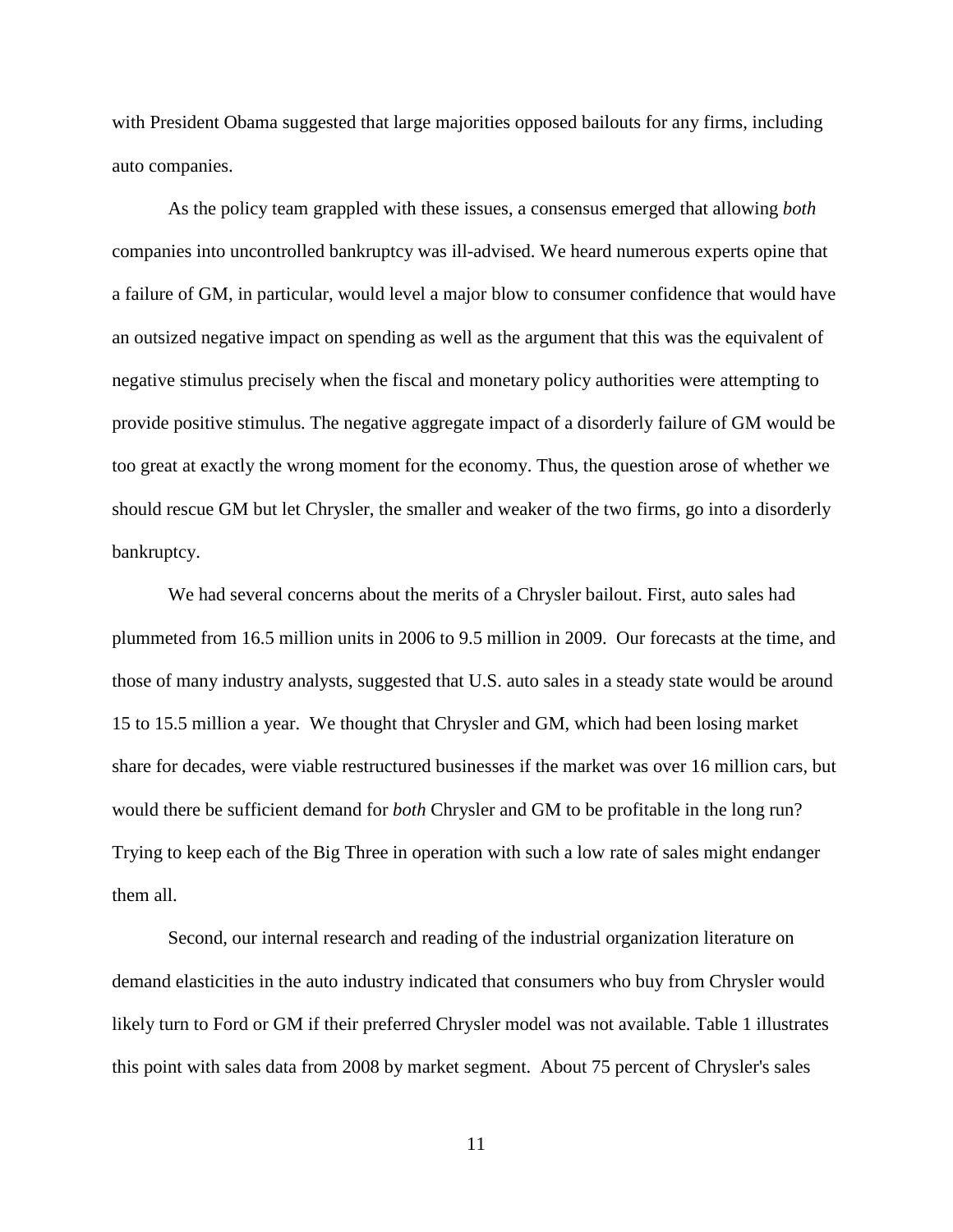**Table 1: Sales by Market Segment** 

| Segment                  | Share of Total Chrysler Sales | Share of<br><b>Total Market</b><br><b>Sales</b> | GM+FORD share of Non-Chrysler<br>Sales |  |
|--------------------------|-------------------------------|-------------------------------------------------|----------------------------------------|--|
| Full-Size Pickup         | 22.2                          | 12.3                                            | 87.4                                   |  |
| Minivan                  | 21.5                          | 4.5                                             | 11.7                                   |  |
| Mid-Size SUV             | 10.5                          | 10.1                                            | 48.3                                   |  |
| Full-Size SUV            | 9.6                           | 4.8                                             | 77.6                                   |  |
| Full-Size                | $8.8\,$                       | 5.5                                             | 83.1                                   |  |
| Sports Car               | 1.9                           | <u>1.8</u>                                      | 66.7                                   |  |
|                          | 74.5                          | 39                                              | 65.8                                   |  |
|                          |                               |                                                 |                                        |  |
| Compact                  | 12.3                          | 18.8                                            | 30.3                                   |  |
| Mid-Size                 | 7.1                           | 16.4                                            | 23.2                                   |  |
| Compact SUV              | 3.3                           | 7.9                                             | 42                                     |  |
| Mid-Size Pickup          | 2.4                           | 2.5                                             | 22.3                                   |  |
|                          | 25.1                          | 45.6                                            | 29.3                                   |  |
|                          |                               |                                                 |                                        |  |
| <b>Entry Luxury</b>      | $\mathbf{0}$                  | 4.1                                             | $\boldsymbol{0}$                       |  |
| Sub Compact              | $\overline{0}$                | 2.9                                             | 14.7                                   |  |
| Mid-Size Luxury SUV      | $\overline{0}$                | 2.5                                             | 13.7                                   |  |
| Mid-Size Luxury          | $\overline{0}$                | $\overline{2}$                                  | 34.9                                   |  |
| Full-Size Luxury         | $\overline{0}$                | $\mathbf{1}$                                    | 45.7                                   |  |
| Full-Size Luxury SUV     | $\overline{0}$                | $\mathbf{1}$                                    | 70                                     |  |
| <b>Compact Pickup</b>    | $\overline{0}$                | 0.5                                             | 98.1                                   |  |
| <b>Sports Car Luxury</b> | $\overline{0}$                | 0.5                                             | 1.8                                    |  |
| <b>MPV</b>               | $\boldsymbol{0}$              | 0.4                                             | $\boldsymbol{0}$                       |  |
| Compact Luxury SUV       | $\overline{0}$                | 0.3                                             | $\underline{0}$                        |  |
|                          | $\boldsymbol{0}$              | 15.2                                            | 20.5                                   |  |
| <b>TOTAL</b>             | 100                           | <b>100</b>                                      | 41.4                                   |  |

Notes: The model level sales data were compiled by Automotive News and we obtained them from the *Good Car Bad Car* archives at http://www.goodcarbadcar.net/2013/02/2008-america-auto-sales-rankings-by-model.html and then summed them by the segment definitions in the Wikipedia Car Classification page.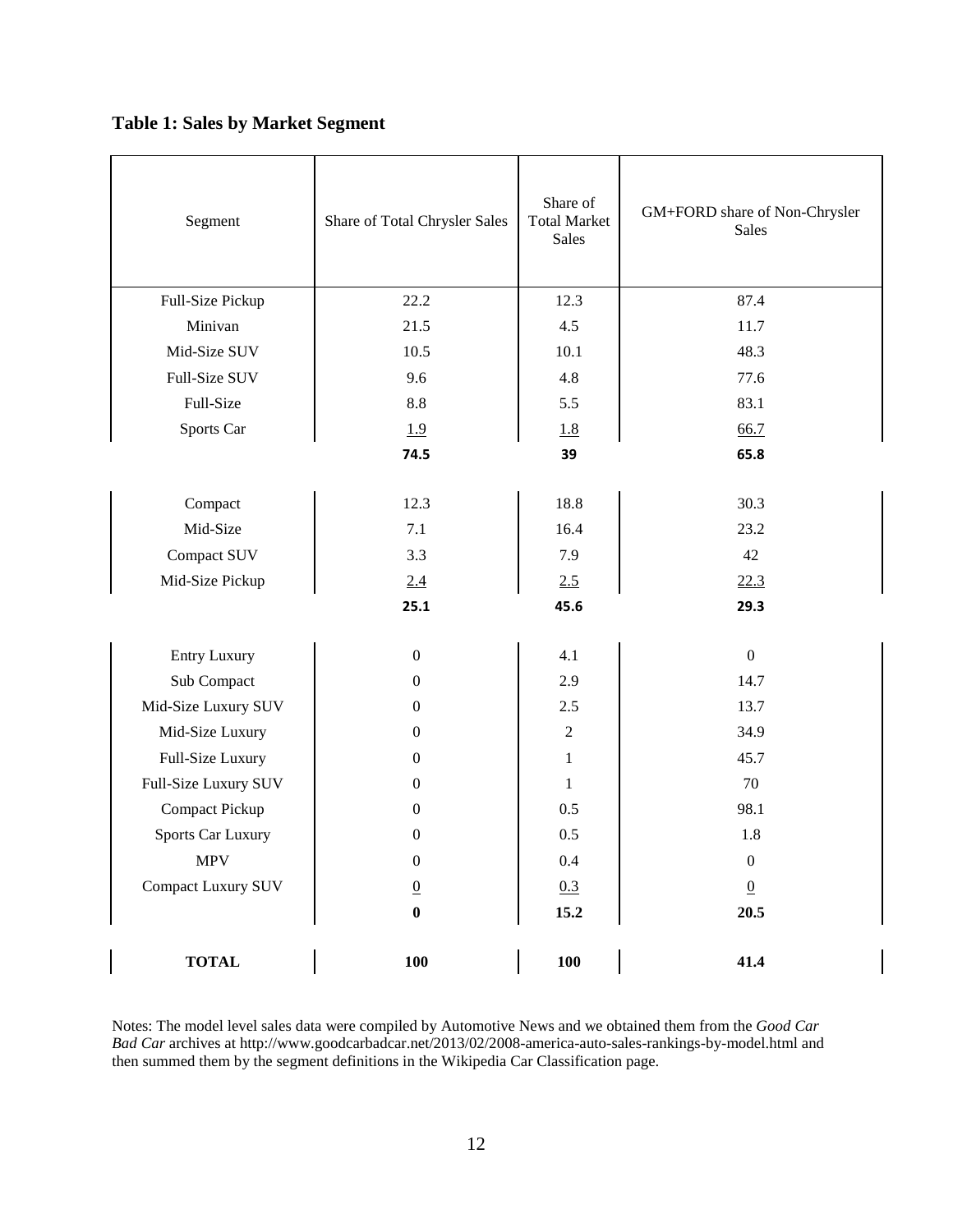were concentrated in large cars, minivans, SUVs and trucks. This was almost double the share of sales in those segments in the full passenger vehicle market. Non-Chrysler demand in those segments was heavily domestic: two-thirds of non-Chrysler sales in these Chrysler-heavy segments went to GM or Ford. Even these numbers understate the degree of overlap among the domestic firms by not including minivans and full-size pickup trucks such as the Toyota Sienna, Honda Odyssey, or Toyota Tundra that were not made by the Big Three, but were still domestically produced in the transplant factories. If consumer demand starts with choosing a segment (that is, the kind of car you wish to buy like a minivan or a sports car)) and then a particular model, Chrysler's failure might have a much smaller impact on the economy than people feared. Chrysler's failure might, for example, simply mean that Dodge Ram buyers would, instead, buy another full-sized pickup and all of those models are produced domestically. Nationwide net employment loss from Chrysler's liquidation in this type of situation would be much smaller than the national estimates suggested, as consumers would switch to other domestically produced cars in the absence of Chrysler. And letting Chrysler fail would have substantially reduced the amount of money needed to rescue GM and increased GM and Ford's profitability.

Third, Chrysler had been acquired and restructured twice before without success. The merger between Daimler-Benz and Chrysler that took place in 1998, but was dissolved in 2007, had proved unsuccessful in a more favorable economic environment. The buyout by private equity company Cerberus in 2007 had been unable to stem the problems, and instead added more years of malaise and mismanagement. We saw little prospect that a purchase of Chrysler by Fiat would provide more synergies or a more reassuring brand name for American consumers. Furthermore, automobiles are a business with large economies of scale and Chrysler operated at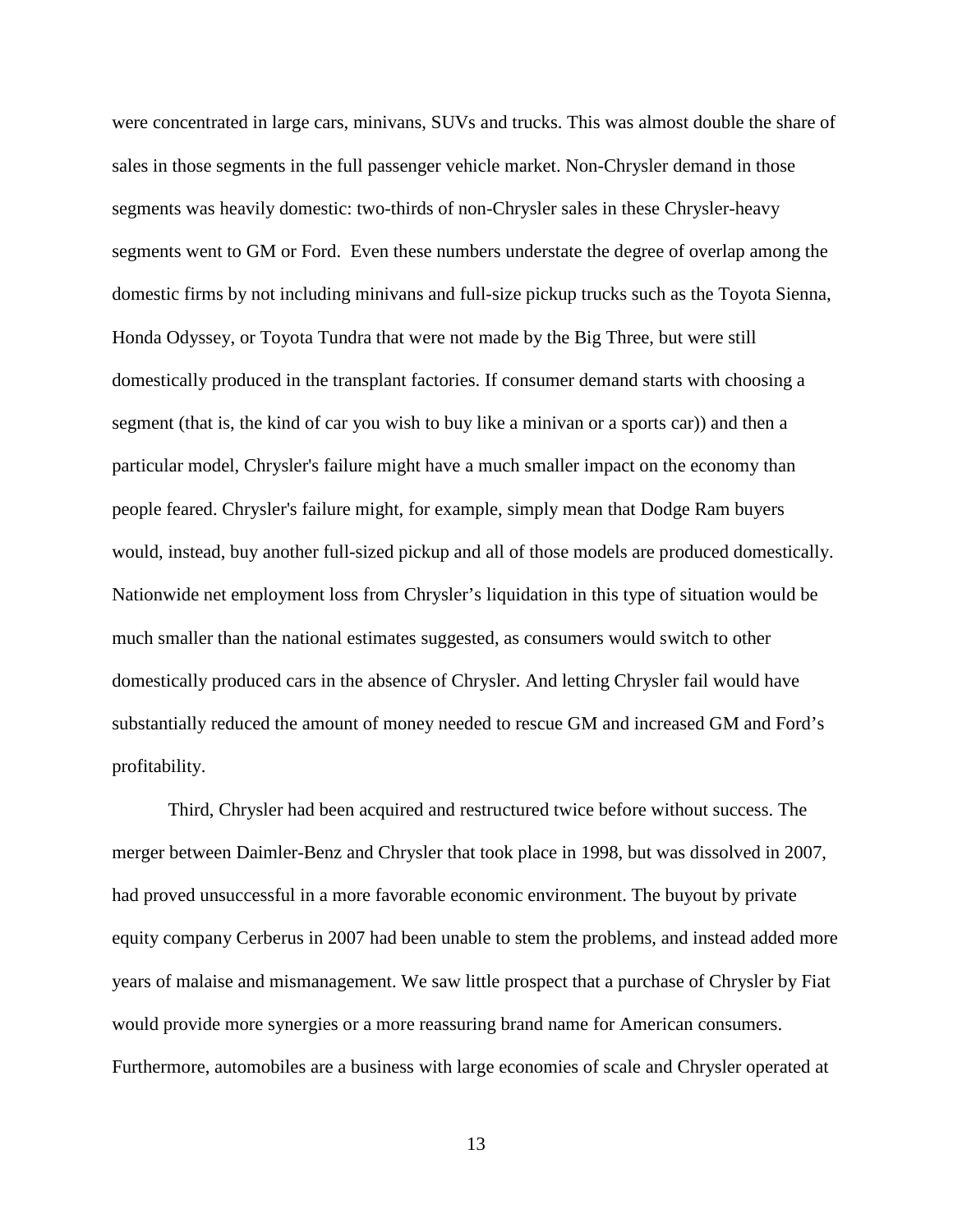a notably smaller scale than the largest car companies like GM, Toyota, Ford, and others—even with Fiat as a partner.

From a hard-nosed triage view, it was unclear why Chrysler should receive special treatment, especially given that public bailout money could probably save more jobs in a less capital intensive industry and a liquidation of Chrysler did not seem to pose a systemic threat. Even if our fears were accurate that the failure of Chrysler would cause 300,000 workers employed there and in the auto supply chain to lose their jobs (assuming no substitution to other domestic producers in the short run), the U.S. labor market in early 2009 was in miserable shape. Job separations at this time were running at 4 to 5 million per month in the private sector workforce according to data from the Job Opportunities and Labor Turnover Survey (JOLTS), and net job losses at this time (after hiring was taken into account) were running around 700,000 per month. Indiscriminate carnage from the financial crisis existed in virtually every industry.

Of course, there were also economic arguments in favor of rescuing Chrysler. First, although we expected that shortfalls in supply caused by the failure of Chrysler could in time be picked up by an expansion of the other auto manufacturers, and that viable segments of Chrysler's business—such as its minivan unit or Jeep division—would eventually be acquired by other auto companies, "eventually" could take a long time. A messy liquidation of Chrysler would make the transition costs higher.

Another important factor in the decision related to the nature of the auto industry itself, which threatened a kind of negative contagion because of company interdependence. Over the preceding decades, a larger and larger fraction of the value-added in the auto industry had migrated to auto suppliers. Large suppliers of seats, electrical systems and other components normally supplied multiple car companies, and many of the largest auto suppliers such as Lear,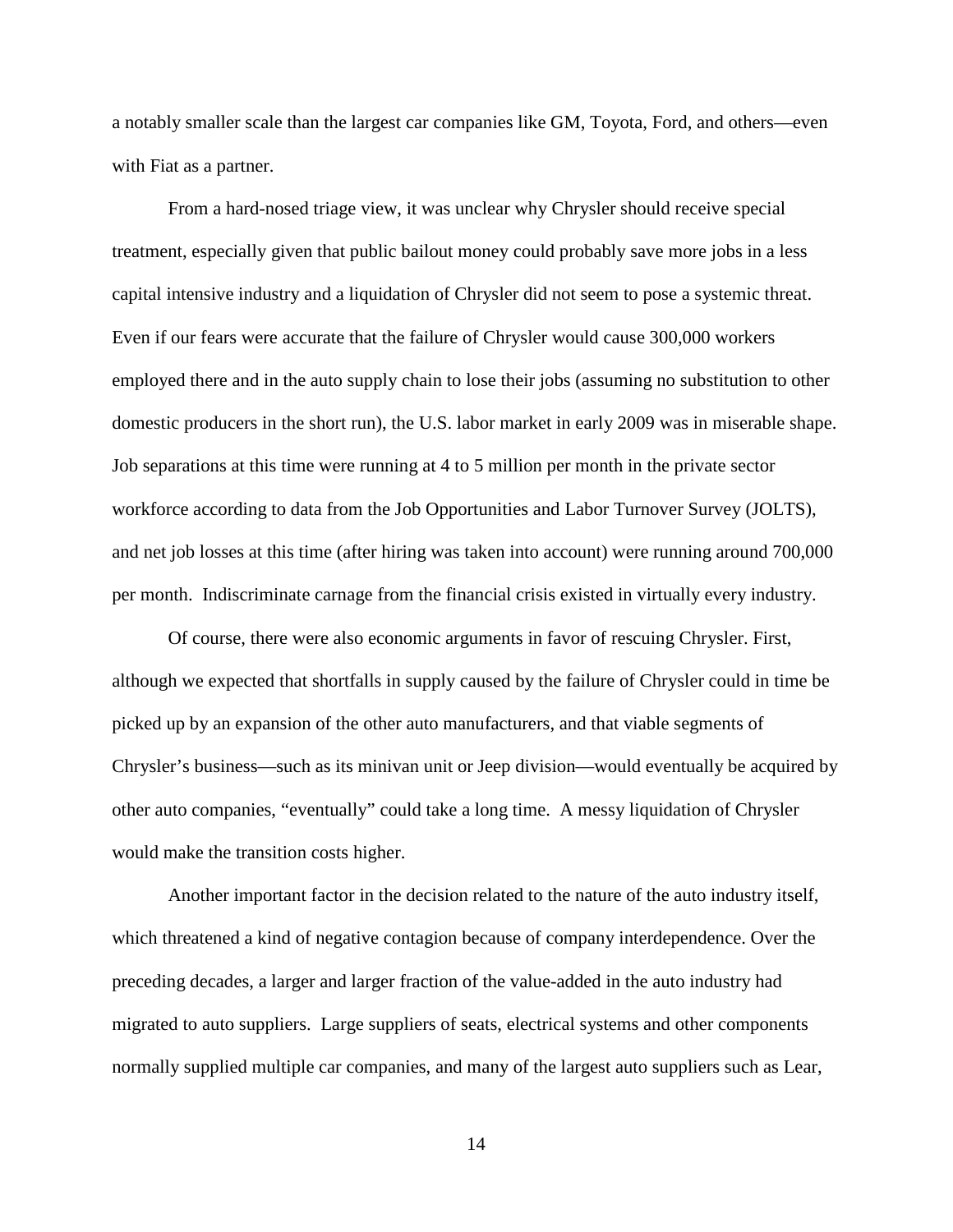American Axle, and Visteon were in dire financial shape. Hundreds of suppliers were known to be teetering on the edge (Stoll and McCracken 2009; Kiley 2009; Helper 2010).

The Motor and Equipment Manufacturers Association (2009) submitted data showing that 66 percent of Chrysler suppliers were also suppliers to GM and 54 percent were suppliers to Ford. In previous years, even some seemingly modest supplier disruptions or specific parts shortages resulting from strikes or natural disasters had caused widespread disruption to the production lines of car manufacturers. If auto suppliers failed because of lost demand from a Chrysler liquidation, it could easily disrupt the other producers in the U.S., both in Detroit and in the transplants. Ford itself was arguing, publicly, for their competitors GM and Chrysler to receive bailouts on the grounds that their failure would endanger Ford's own production. We feared a chain reaction.

As the academic legal debate over bankruptcy law has observed, bankruptcy is largely a micro solution, aimed at reorganizing the assets and liabilities of a single firm (see Warren, 1987; Baird, 1987). It is not a macro solution. It does not take cross-industry spillovers or broader government or social costs into account. The auto taskforce attempted to quantify and weigh many of these factors in a reasonable way, though there was much disagreement on the details and magnitudes. For example, our estimates of job losses and supplier impacts often came from the industry's own representatives who had an incentive to exaggerate their estimates. One of our roles, for example, was to note that about half of the employees in the auto supply chain were involved in manufacturing replacement parts, which still would have been in demand even with a failure of domestic automakers.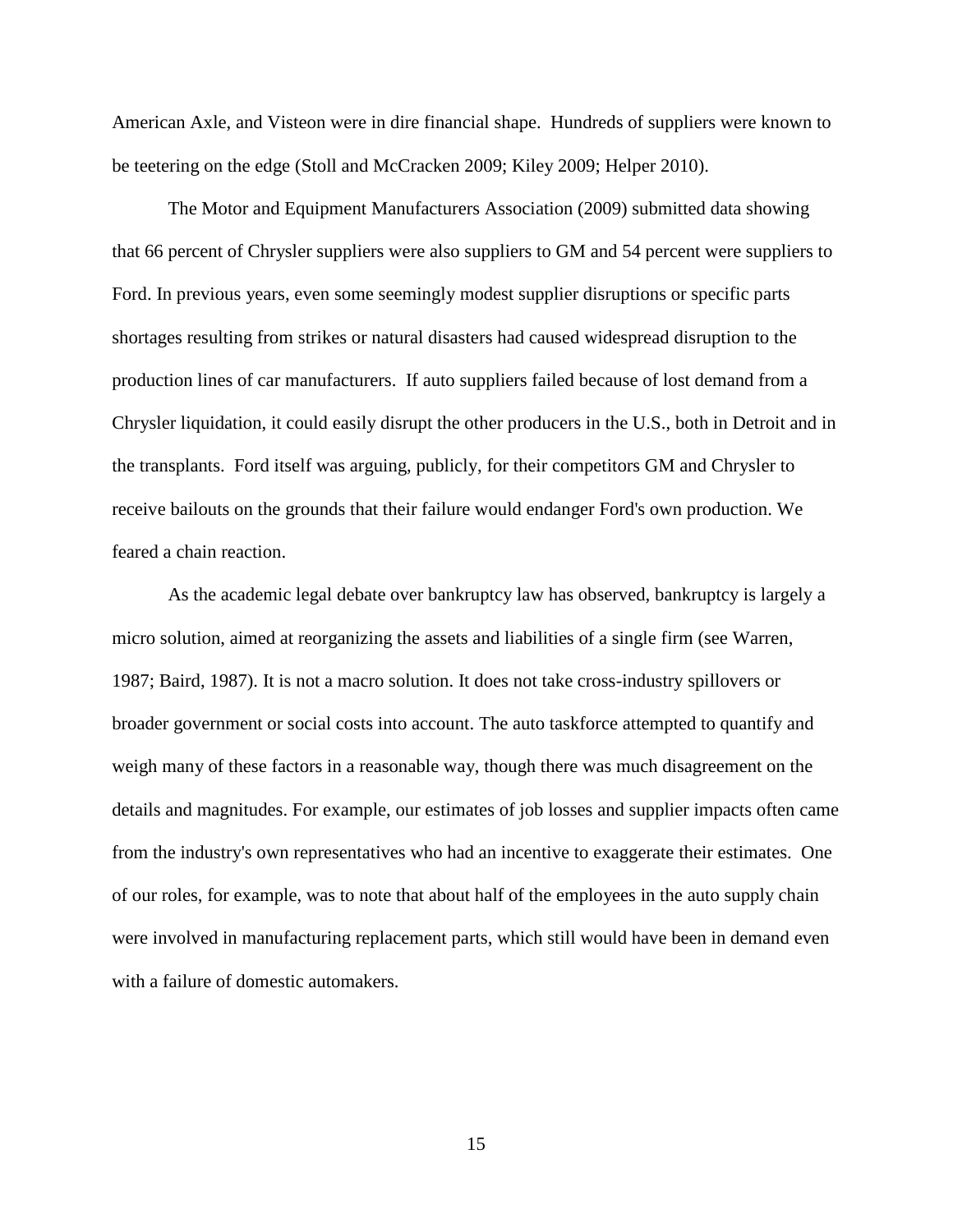#### **The Decision and the Aftermath**

President Obama heard the analysis on all sides of the issue. He concluded that the economy should not risk the failure of both companies in 2009 and opted to rescue both GM and Chrysler. Rattner (2010, p. 120) notes, "The case for saving Chrysler was based more on political and social reality." President Obama made the decision to reject the viability plans the companies submitted from the first round of loans and ordered a new and more serious restructuring effort, led by the team of private sector turnaround experts that he brought into the administration. Separate from the efforts made to reorganize the car manufacturers, the rescue effort also included providing money to the affiliated finance companies and auto suppliers, and guaranteeing of warranties to customers.<sup>1</sup>

In an industry with high fixed costs, annual profitability is largely determined by total market demand – known in the auto trade as the Seasonally Adjusted Annual Rate (SAAR) of lightweight vehicle sales—along with market share and price. Price depends on perceived quality and resale value. We examine developments in costs, product quality, prices, market share and SAAR below.

#### *Massive Restructuring and Cost Reduction*

We knew that a lasting restructuring of Chrysler and GM would likely require a number of steps: reducing their legacy costs to bondholders and retirees, reducing their number of dealers, cutting capacity and weaker brands, and expanding a two-tier structure where newly hired workers were paid less than incumbents. In March 2009 President Obama instructed his auto team, "I want you to be tough and I want you to be commercial," in regards to setting terms for

<span id="page-17-0"></span> $<sup>1</sup>$  A clever market-based mechanism was used to extend credit to critical suppliers by giving automakers access to</sup> funds to use to keep their critical suppliers afloat. However, only \$413 million of \$5 billion allocated to this program was lent to suppliers; all of it was eventually repaid to Treasury.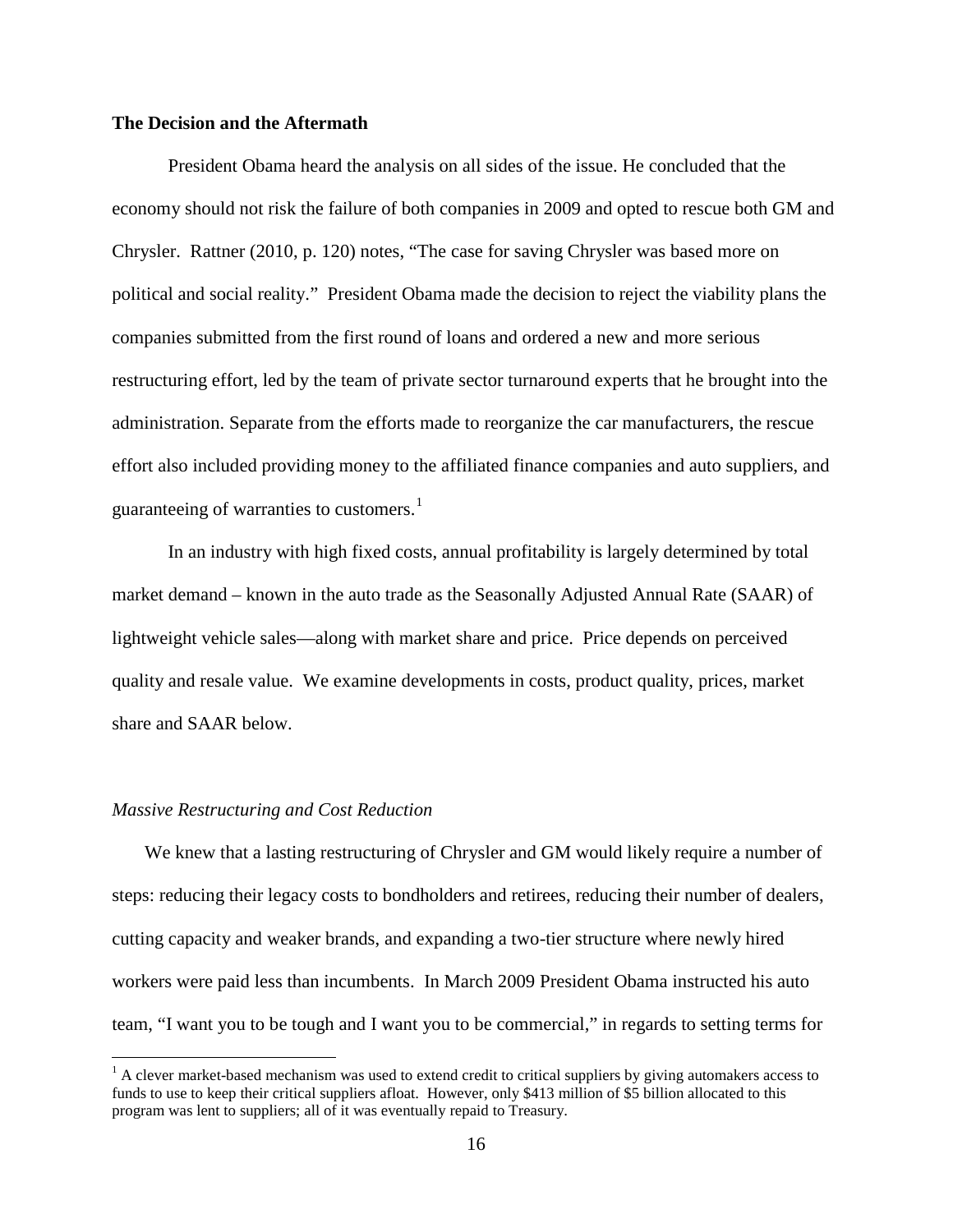an alliance between Chrysler and Fiat and restructuring GM (Rattner, 2010, p. 132). The funds that the U.S. Treasury provided to Chrysler and GM came with strict requirements on their restructuring. Because of their different financial positions, most of the support provided to GM took the form of equity, while support for Chrysler was in the form of debt that needed to be repaid. One could justify the less generous terms of support for Chrysler in part because Chrysler was in more precarious financial shape than GM in 2009, and in part because Chrysler was less pivotal for the near-term course of the auto industry and economy given its smaller size.

As a condition of the earlier government loans, GM agreed to cut its debt by \$30 billion by converting debt into equity. It also agreed to cut employment from 96,000 to 45,000 by 2012, bring its labor costs in line with the transplants' by 2012, sell its Saab, Saturn and Hummer divisions, and reduce its number of models from 45 to 40. GM failed to meet the full conditions of the bailout, and its CEO, Rick Wagoner, was replaced in March 2009. On June 1, 2009, GM filed for bankruptcy with \$173 billion in liabilities and \$82 billion in assets. The company closed a dozen plants and eliminated more than 20,000 jobs. Stockholders were wiped out and bondholders were issued new stock worth much less than the value of their bonds. More than 1,100 of 6,100 dealerships would eventually close. GM emerged from bankruptcy quickly, on July 10, 2009, as two separate companies. About half of the members of the board of directors were replaced, and several top executives were dismissed or reassigned. The old company retained the liabilities, and a "Shiny New GM" held the assets and soon became profitable, earning its first annual profit in ten years in 2010. Retiree health benefits, funded by an entity known as a voluntary beneficiary benefits association (VEBA), were cut for GM's more than 330,000 retirees and surviving spouses in the U.S., and the VEBA was funded primarily with an equity stake in the company.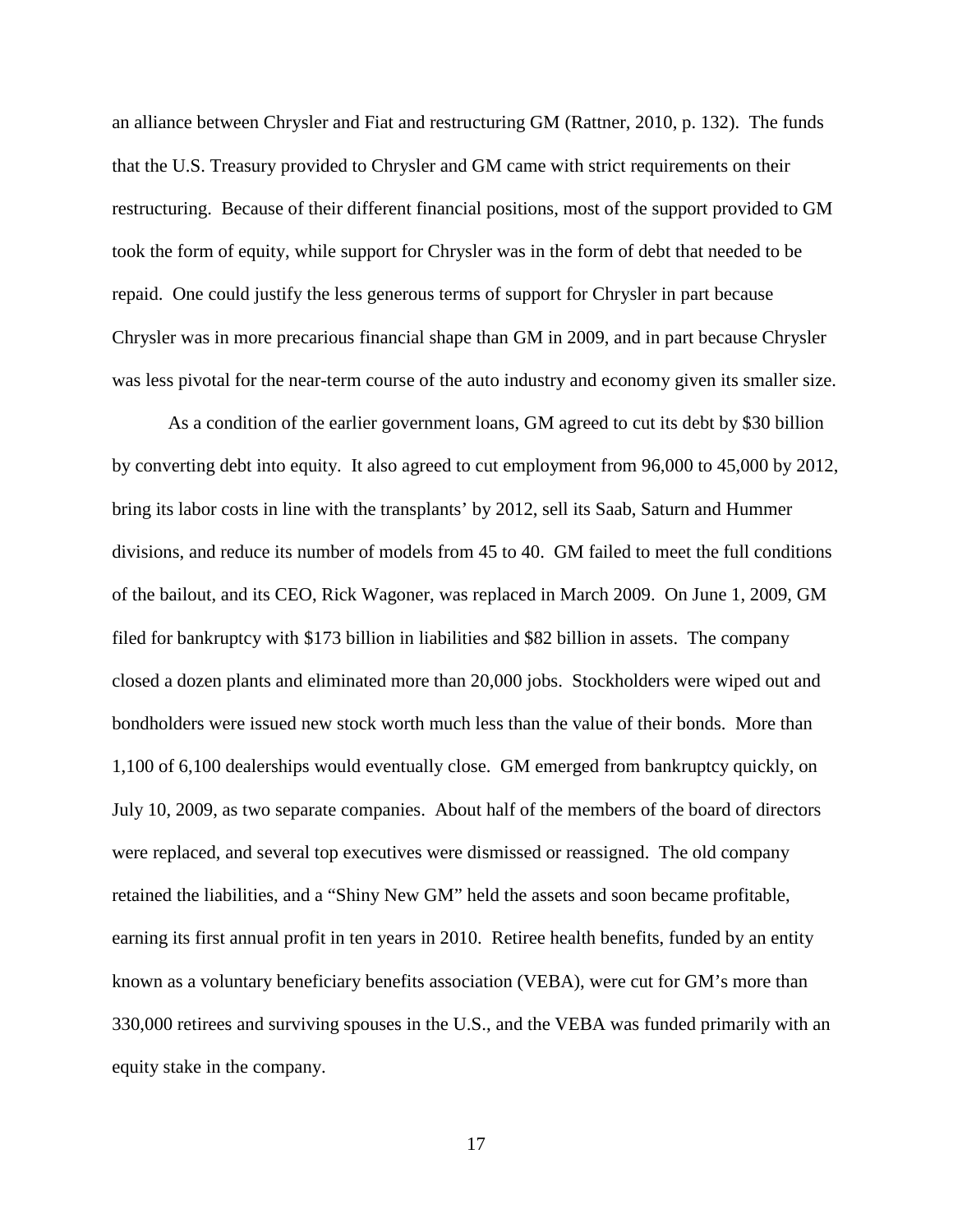Chrysler filed for bankruptcy on April 30, 2009. The company closed 789 of its 3,200 dealerships as part of its bankruptcy reorganization. More than a dozen plants closed. Under agreement with the UAW, the two-tier wage system was expanded, with wages for new hires cut to about half of the \$29 per hour that longtime union members earned, although they were raised to \$17 an hour in 2011. Defined benefit pensions were eliminated for new hires and replaced with  $401(k)$  plans. Overall wage and benefit costs at Chrysler and GM were brought down to be roughly in line with those at Honda and Toyota plants operating in the U.S. Benefits provided by Chrysler's voluntary beneficiary benefits association (VEBA) were also slashed, and the VEBA received a 55 percent equity stake in the company. Fiat gained minority ownership and corporate control of the restructured Chrysler.

Restructuring the two failing auto companies reduced their fixed and variable costs at the expense of much pain for their creditors, workers, managers, and dealers. $2$  Just as importantly for their long-run success, the new management of the companies sought to improve the culture of their organizations and introduce better business practices to produce higher quality cars. From brakes, wheels and suspension to styling and advertising – including popular commercials featuring Eminem and Clint Eastwood launched during the 2011 and 2012 Super Bowls – an attempt was made to improve the culture and quality of work at Chrysler, in particular. Chrysler posted a profit in the first quarter of 2010. When asked what had changed at Chrysler, Fiat CEO Sergio Marchionne (2014) recently responded: "The culture; the technology that's in place; the way in which the cars are manufactured; the attitude of the workforce; the efficiency; the land speeds; the output of the system has completely changed. I mean, if you took a Japanese guy

<sup>&</sup>lt;sup>2</sup> Anticipating that restructuring the companies would cause much pain and disruption, we recommended that the President establish a Director of Recovery for Auto Communities and Workers to coordinate agencies and resources across the federal government to ease the transition for hard hit communities and workers. Economist Edward Montgomery, now at Georgetown University, ably served in this capacity.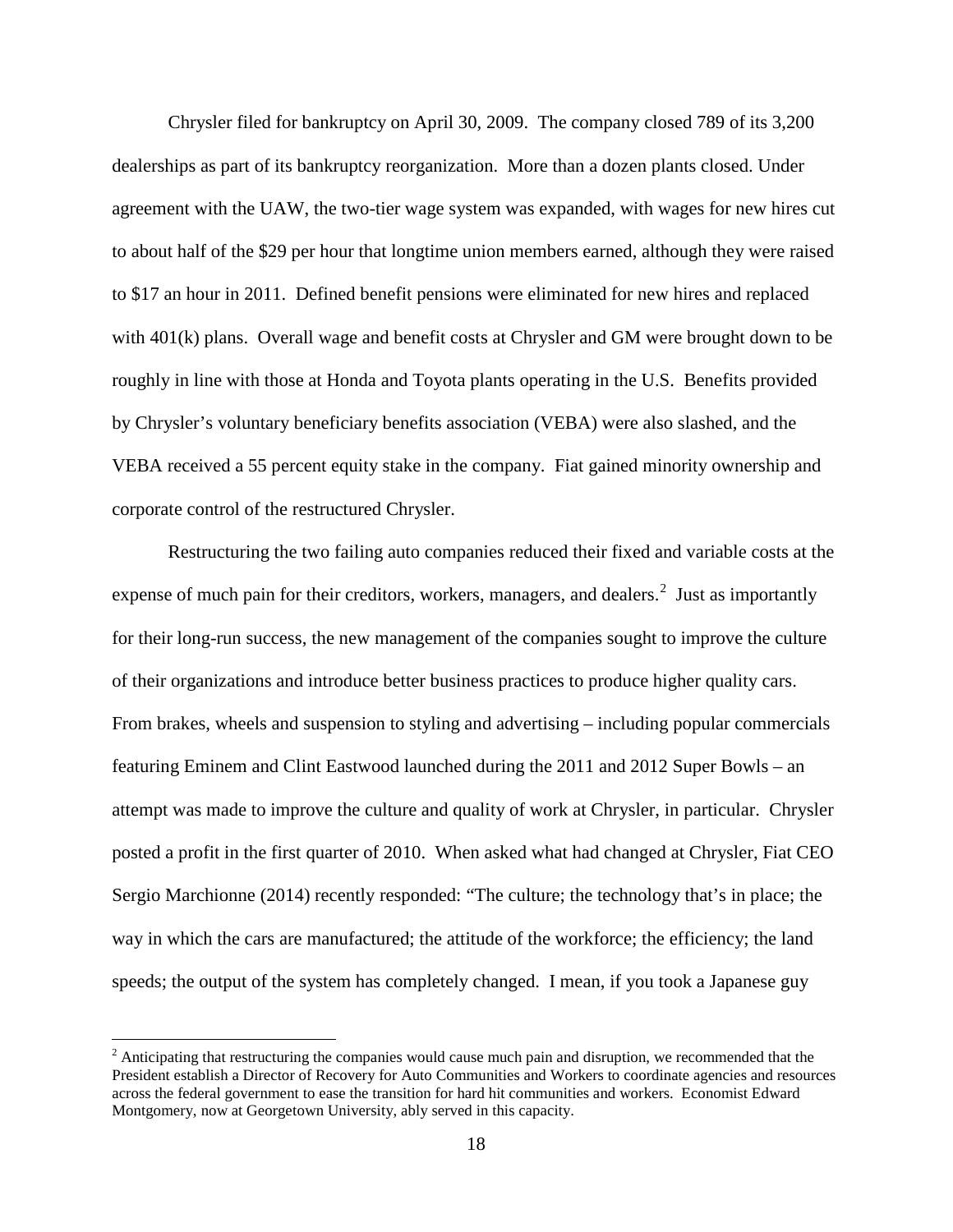into our plant today he'd be impressed." Marchionne offered a simple explanation for why Chrysler was able to change so quickly: "I know that when you're broke you change your ways a lot faster."

#### *Price Discounts and Perceived Quality*

In the longer term, we knew that for the auto companies to survive they needed also to deal with the falling demand for their products. Prior to the financial crisis, Chrysler and GM concentrated on producing larger, less fuel efficient, and more costly to produce models than their competitors, and offered aggressive price discounts to consumers.

Since the restructuring, there are some signs that quality has improved and that price discounting has become less aggressive, though the jury is still out. Figure 2 reports the JD Power quality rating for Chrysler, and GM, and Ford and for all other automakers combined. JD Power's Initial Quality Study provides information on new-vehicle quality based on a survey of a nationally representative sample of car buyers (results weighted to reflect sales). The questionnaire asks car owners to indicate which, if any, problems they have experienced from a list of 228 possible items, and they can write in any additional problems not included on the list. Figure 2 reports the number of problems per 100 vehicles. A lower figure indicates fewer problems and higher quality. Although this measure is crude (e.g., some problems are worse than others), it is a common metric of quality in the industry.

In 2010 and earlier years, owners of new Chrysler and GM vehicles reported a higher incidence of problems than owners of other cars. Starting in 2011, however, this measure of quality improved considerably for Chrysler and GM, with the number of problems reported per new car about on par with that of the other auto manufacturers.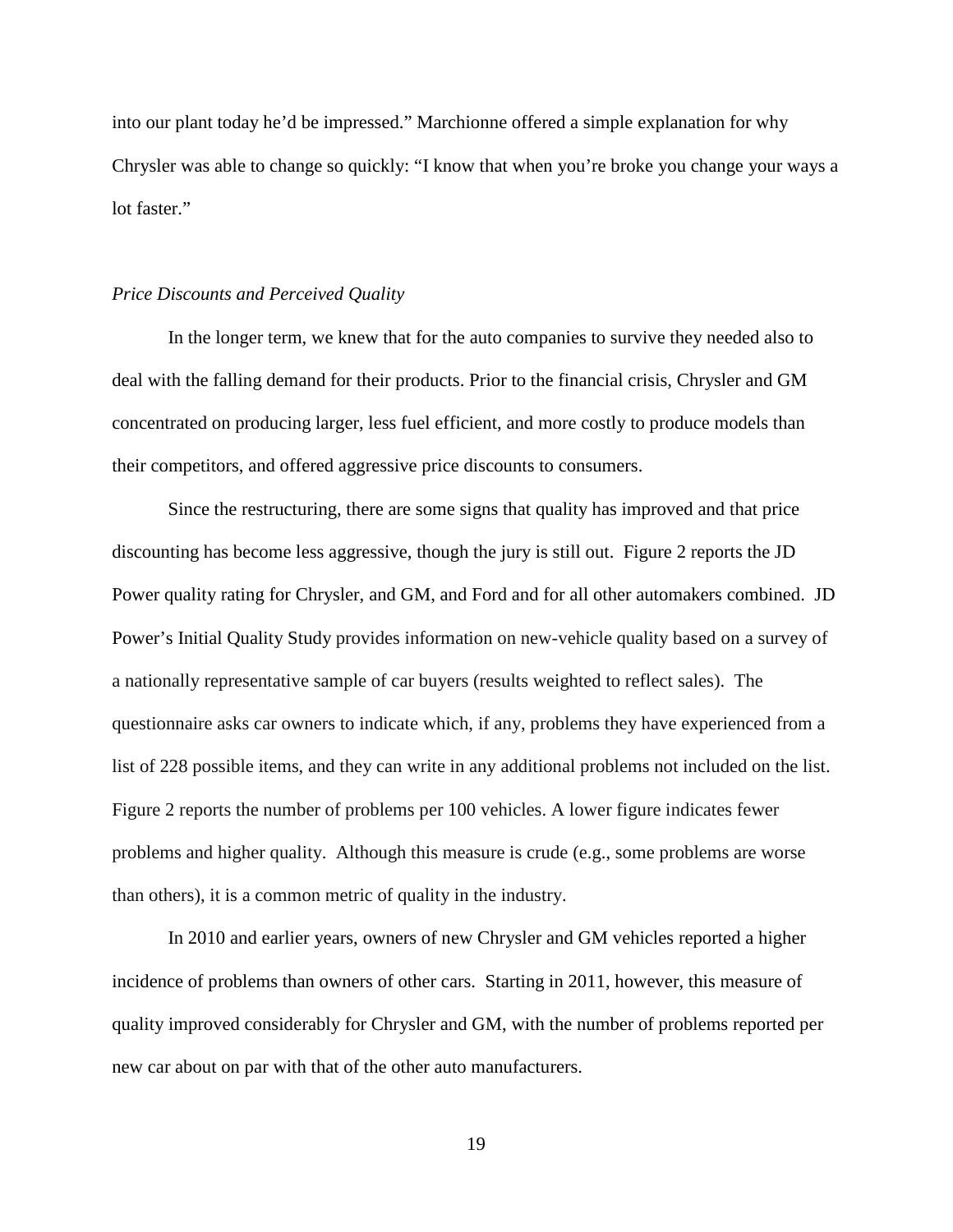More recently, however, in 2014 GM agreed to pay the Department of Transportation the maximum civil penalty of \$35 million for failing to report and delaying a recall of 2003-11 cars with defective ignition switches and airbags that failed to deploy, a problem that GM reportedly was aware of at least as early as November 2009. In total, GM recalled 29 million cars in North America as of the middle of 2014, breaking the record for most recalled cars in any full year and Chrysler has launched its own recalls for ignition switches. Although these recalls point to clear quality problems, the extent to which quality has improved since 2010 remains an open question.



**Figure 2. JD Power's Initial Quality Survey (Problems Per 100 Vehicles)**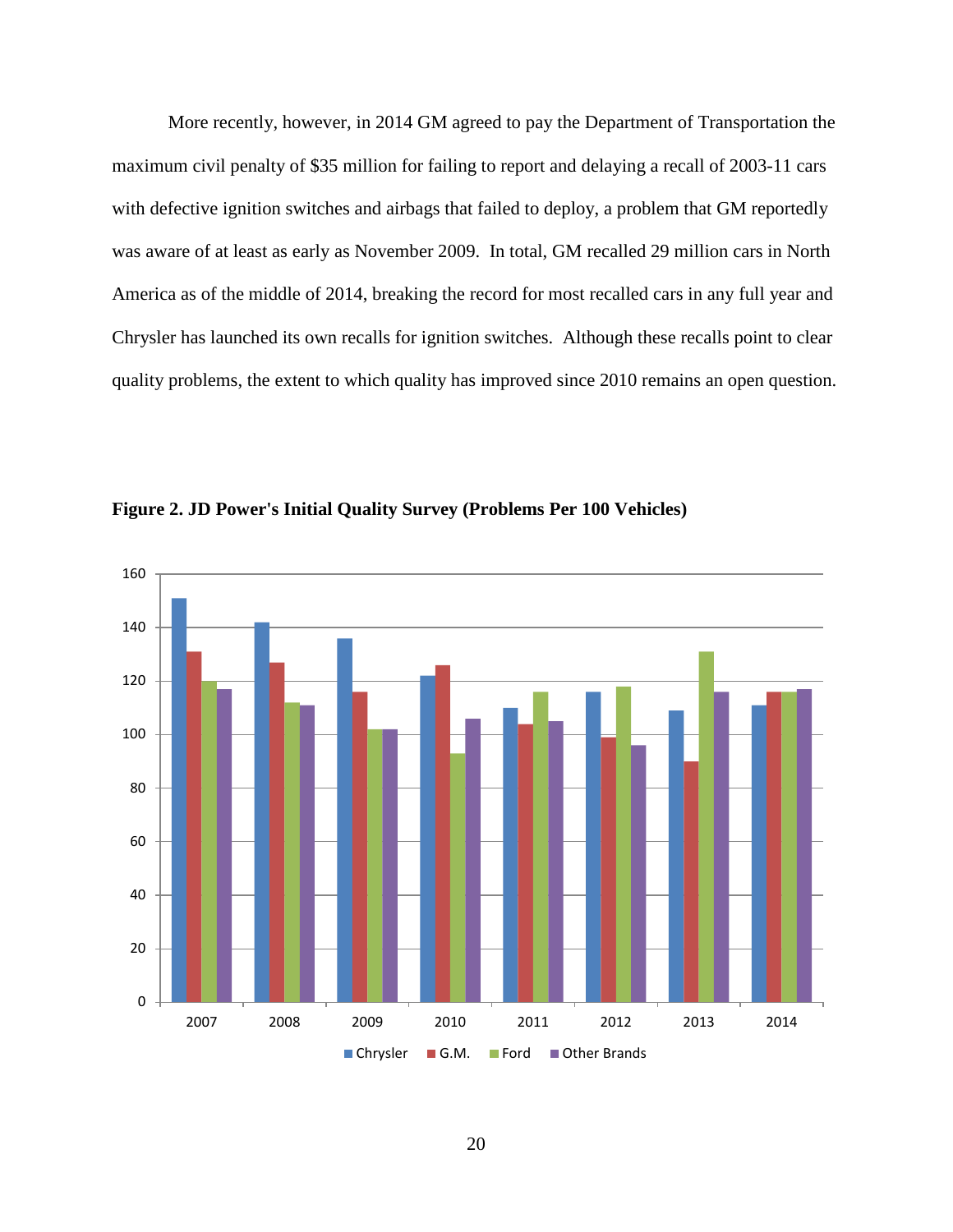Data that allow price comparisons among cars are sketchy, but indicate that the Detroit brands continued to offer steeper discounts than other automakers after 2009; nonetheless, their discounts and incentives relative to the industry average fell by about 10 percent from 2002-08 to 2009-11. Chrysler's CEO Sergio Marchionne, in particular, has waged a campaign against price discounting, emphasizing that, "Unprofitable volume is not volume I want," and reportedly berated Chrysler's head of sales, who was dismissed shortly afterwards, for seeking to offer price rebates along with Cash for Clunkers (Linebaugh and Bennett 2010). General Motors reduced its sales incentives below those of Chrysler and Ford by February 2014, but the company subsequently sharply increased discounts to counteract a drop in demand due to adverse publicity over the recalls in spring 2014 (Kessler and Vlasic 2014).

#### *Market Share*

The market share of each of the Big Three automakers was presented in Figure 1. As a benchmark, the graph also shows the trend projected from a linear regression over the period 1988-2008. General Motors market share has been on a downward trajectory for the past 50 years, falling from 50.7 percent of the market in 1962 to 40.4 percent in 1985, 30.6 percent in 1997, and 19.6 percent in 2009. Ford's market share has also trended down from 29 percent in 1961 to 14 percent in 2008, with a notable reversal in the period from1981 to 1995, and then a sharper decline through 2008. Chrysler's market share, by contrast, fluctuated between 10 and 15 percent from 1961 to 2008, and fell to an all-time low of 8.8 percent in 2009.

After 2009, Chrysler's share of the market rose for five consecutive years, its best performance since the early 1990s. Chrysler's market share stood at 12.3 percent in the first half of 2014, 3.5 percentage points, or 40 percent, above its 2009 level. These gains have been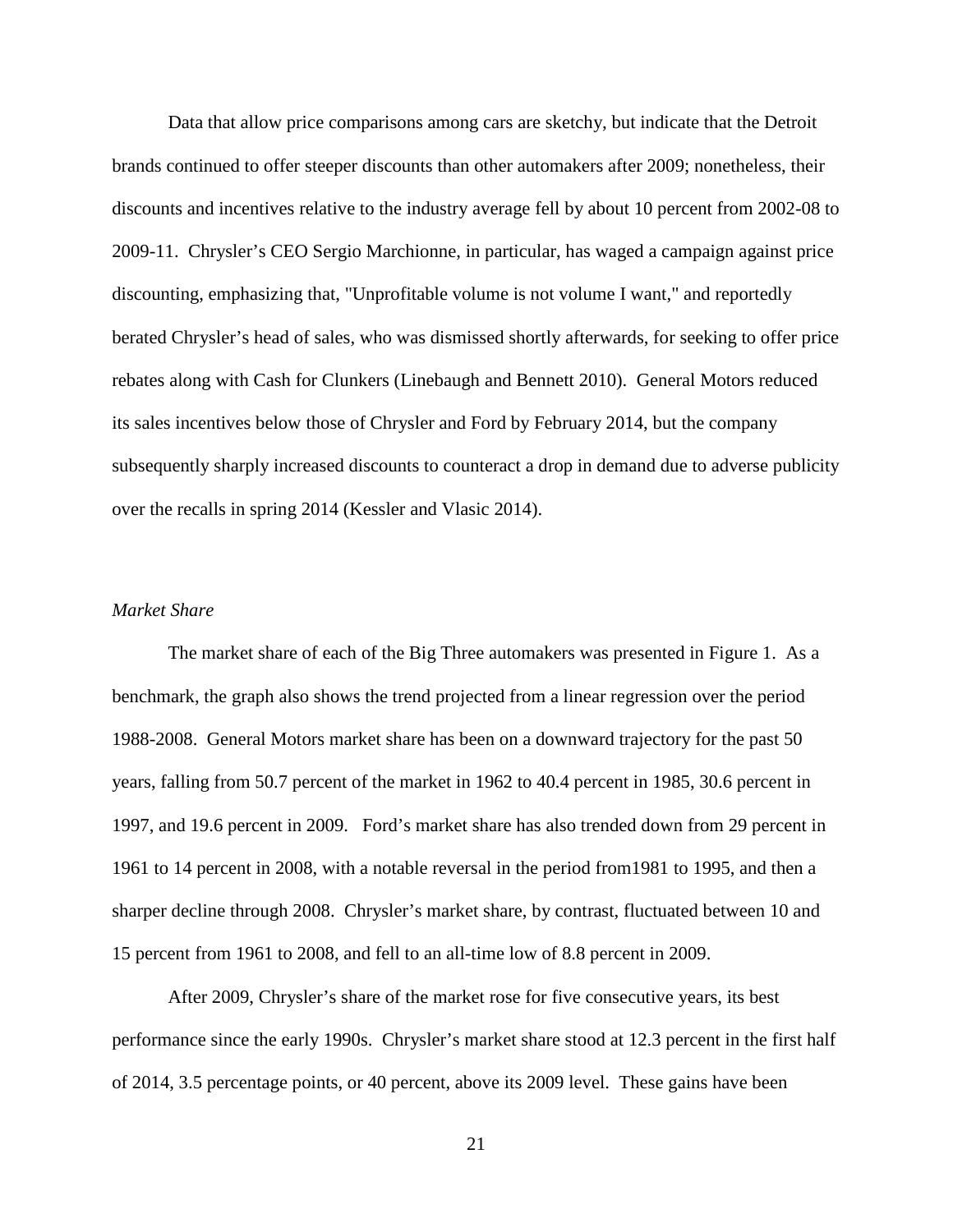widely attributed to the improved management and higher quality product initiated by Sergio Marchionne. And the drop in gasoline pricesalso probably boosted the Big Three's market shares above what they otherwise would have been by raising demand for larger vehicles,.

One of our main concerns about the auto rescue was that the domestic brands, to a considerable degree, compete with each other, so rescuing Chrysler, the weakest and smallest of the three firms, would make it harder (and more expensive for taxpayers) for General Motors to survive. There appears to be some support for this view, as GM's market share continued to decline after 2009, and its decline was at least as quick as it was over the preceding two decades. The fact that GM eliminated four unprofitable brands—Saturn, Pontiac, Hummer and Saab also undoubtedly contributed to its decline in market share after 2009.

It is impossible to know what would have happened to market shares of GM had Chrysler been liquidated in 2009, but the data in Figure 1 show a notably strong rebound in Chrysler's market share, from a historically low base, and a continuation of GM's decades' long decline. The market share of the Big Three combined stood at 45.1 percent in the first half of 2009, above their 2009 combined low of 43.7 percent in 2009, but well below their share of 50.5 percent on the eve of the economic crisis in 2007. These figures suggest that, to some extent, Chrysler's gains came at the expense of the other domestic firms.

#### *Rebound in Aggregate Auto Demand*

The biggest factor contributing to the positive recovery of the automakers, however, has been the rapid rebound of consumer demand for autos more generally. Auto sales are normally pro-cyclical. Figure 3 shows that nationwide sales plummeted during the Great Recession, falling to their lowest quarterly level since the deep 1981 recession. Many factors affect car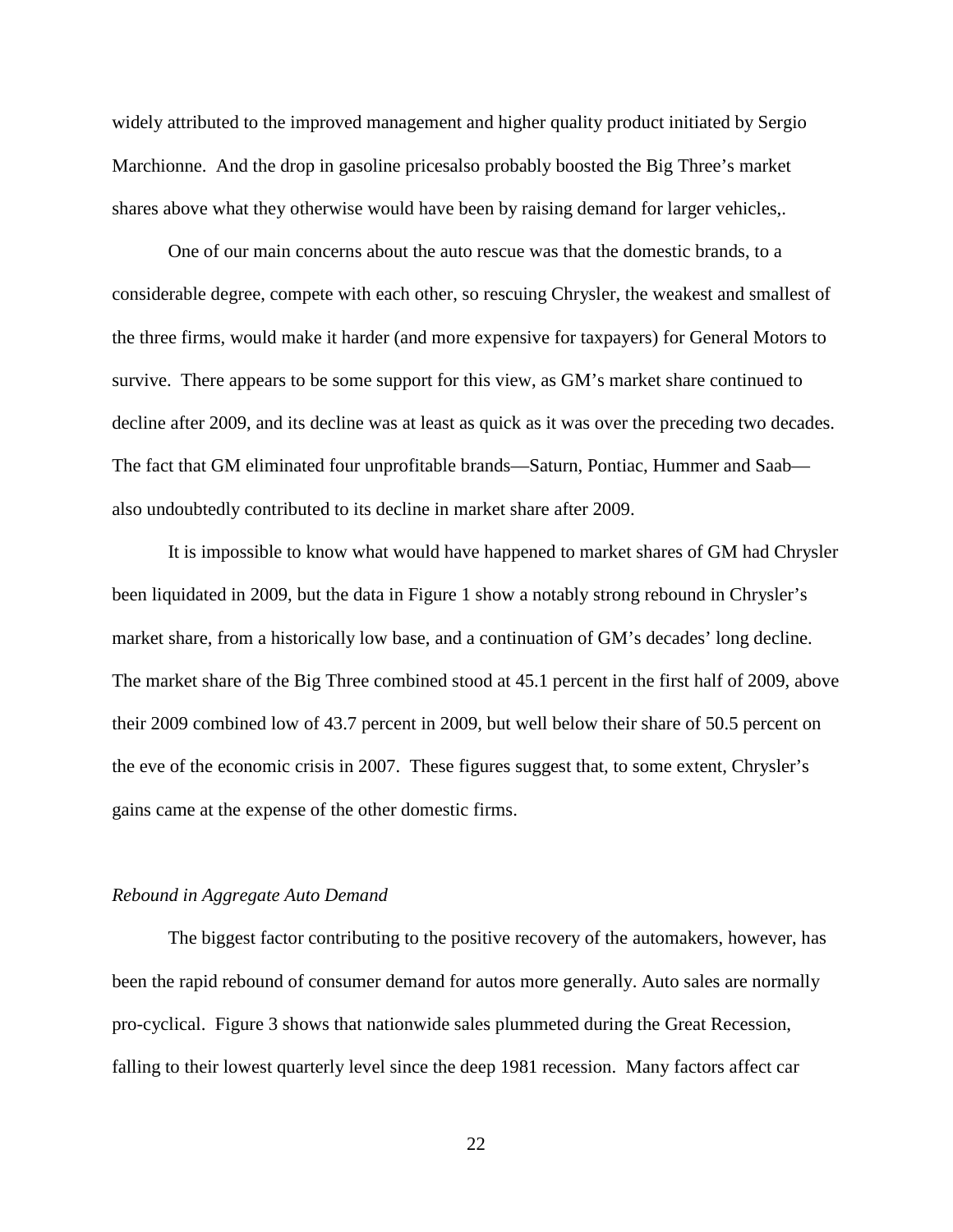sales, in addition to the state of the economy, such as population growth, credit availability and the age and durability of the existing fleet. We and many industry analysts expected sales to bounce back to around 15 to 15.5 million a year when the economy normalized. In its submission to the government in February 2009, GM's baseline forecast of annual sales was 16 million units in 2012 and market share was 20 percent. (GM was too optimistic: in 2012, actual sales were 14.4 million and GM's market share was just 17.6 percent.)

Figure 3 shows auto sales each quarter since 1976. To compare actual sales to what one would predict from a forecasting model, we regressed quarterly sales of light weight vehicles (adjusted to the "seasonally adjusted annual rate" or SAAR) on real GDP growth, the unemployment rate, population growth, the Federal Reserve's Senior Loan Officers' Survey (SLOOS) measure of willingness to lend to consumers, the logarithm of the average real price of a gallon of gasoline in the previous quarter, and the standard deviation of gas prices over the preceding four quarters, using a sample from 1977:Q1 to 2007:Q4. (The sample begins in 1977 because gasoline price data from the Energy Information Administration are available starting in 1976.) The regression results are presented in Table 2, and Figure 3 shows the fitted values during the sample period and the projected values from 2008 forward. The explanatory variables account for 72 percent of the variability in quarterly car sales.

Most of the variables have their expected signs. For example, sales are stronger when the economy is stronger (i.e., faster GDP growth or lower unemployment) and when credit conditions are looser. Higher gas prices are associated with lower sales, although the relationship is weak and statistically insignificant. Greater variability in gas prices, however, is associated with higher sales, as households may adjust their model of car in response to recent movements in gas prices.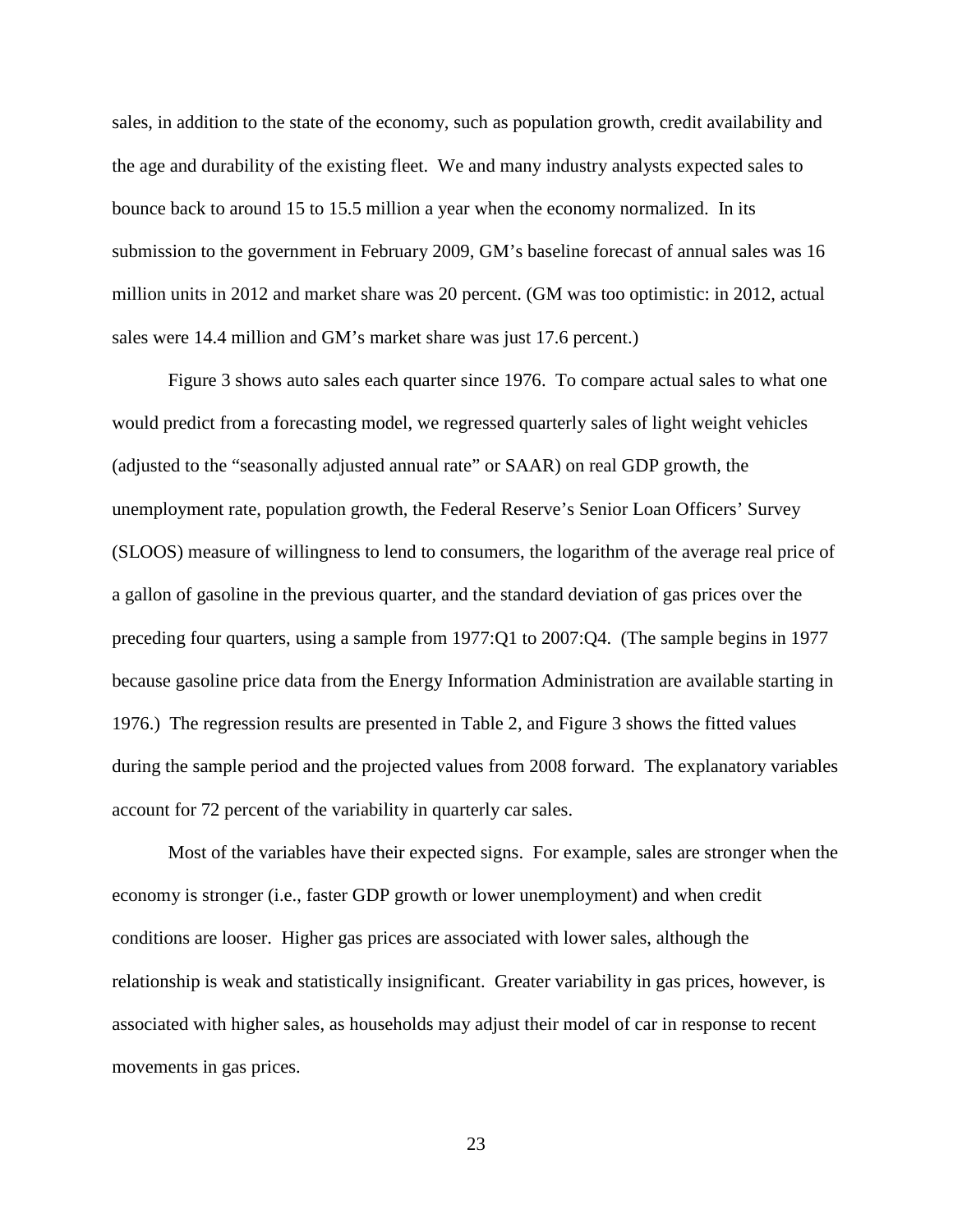

#### **Figure 3: Light Weight Vehicle Sales**

Millions of Units (Seasonally Adjusted Annual Rate)

The model effectively captures the collapse in auto sales during the Great Recession, and predicts most of the rebound since the recession officially ended in mid-2009, although it under predicts actual sales in 2012-14. In the last quarter 2014, actual sales were 1.8 million above the level the model would predict at a seasonally adjusted annual rate. Part of the rebound in car sales appears to represent overshooting of actual sales relative to the prediction of the simple model. This pattern is not unexpected given the pent-up demand that accumulated during the Great Recession, and the fact that the parsimonious regression model used here ignores dynamics. There was some significant overshooting of sales early in two of the three previous recoveries as well.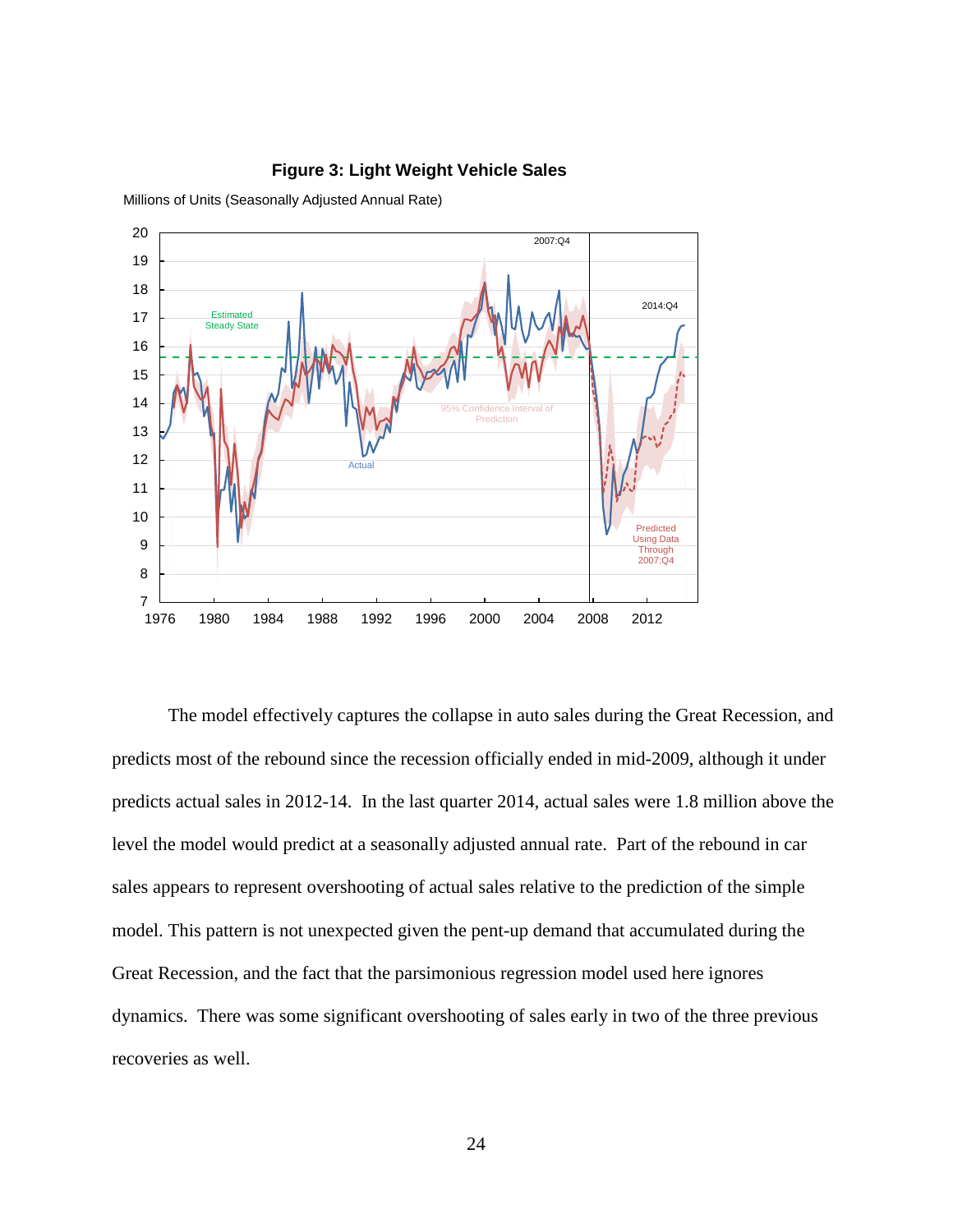|                                     | <b>Mean</b><br>(S.D.) | Coefficient<br>(Std. Error) |
|-------------------------------------|-----------------------|-----------------------------|
| Real GDP Growth (%)                 | 3.20                  | 0.099                       |
|                                     | (3.10)                | (0.025)                     |
| Unemployment Rate (%)               | 6.12                  | $-1.150$                    |
|                                     | (1.41)                | (0.093)                     |
| Population Growth (%)               | 1.28                  | 0.226                       |
|                                     | (0.58)                | (0.116)                     |
| <b>SLOOS Credit Availability</b>    | 109.24                | 0.044                       |
|                                     | (16.57)               | (0.009)                     |
| Log Gasoline Price (lagged)         | 0.63                  | $-0.027$                    |
|                                     | (0.24)                | (0.808)                     |
| Standard Dev. of Log Gasoline Price | 0.056                 | 8.657                       |
| over Previous Four Quarters         | (0.036)               | (4.033)                     |
| Constant                            | 15.948                |                             |
|                                     |                       | (1.357)                     |
| R-Square                            |                       | 0.716                       |

#### **Table 2. Regression Model to Predict Light Weight Vehicle SAAR, 1977-2007**

Notes: Mean (S.D.) of dependent variable is 14.8 million (2.0 million) SAAR. Newey-West standard errors with four lags in parentheses. Sample consists of 124 quarterly observations from 1977:Q1 to 2007:Q4. Real GDP Growth, Unemployment Rate and Population Growth are seasonally adjusted and at an annual rate. The log of the real price of gasoline is for the previous quarter, and gas prices were deflated by the Personal Consumption Expenditures deflator. The standard deviation of log real gas prices is over the preceding four quarters.

In early 2009, the widely respected economic forecasting firm Macroeconomic Advisers,

which had expected a strong economic recovery (GDP growth of 3.9 percent and unemployment

rate of 5.8 percent in 2013), predicted that auto sales would reach 15.4 million in 2013. The fact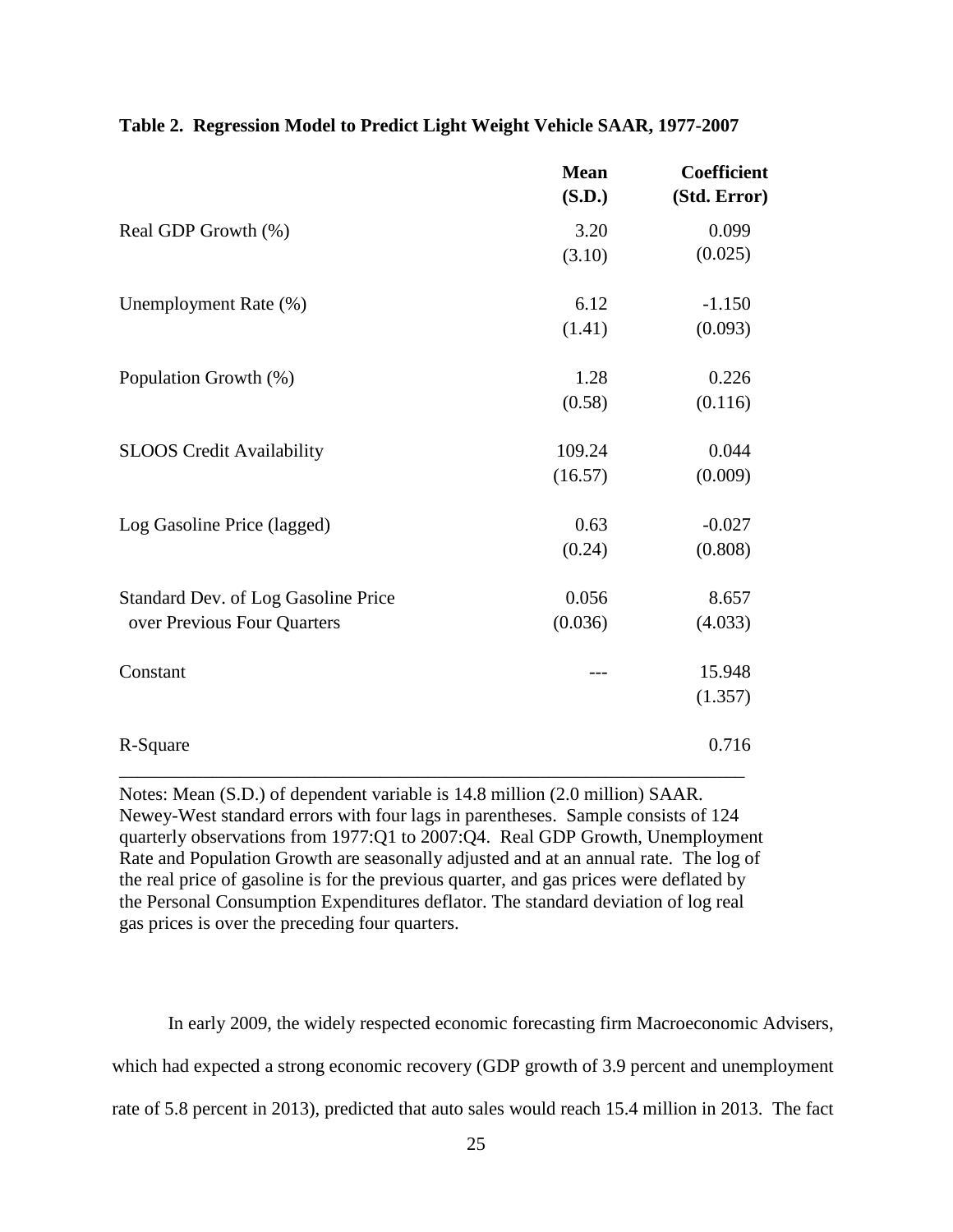that auto sales slightly exceeded that amount at 15.5 million, despite their overly optimistic assumptions about the state of the economy, is a sign that the rebound in auto sales exceeded expectations given the actual path of the recovery.

To gauge the importance of the rebound in sales for the fate of the auto rescue, suppose that domestic auto sales had remained at 9.5 million instead of rebounding to 16.5 million in 2014:Q2. In this scenario Chrysler would have needed to raise its market share by 12.4 percentage points to achieve the actual volume of sales it registered in 2014:Q2. Thus, Chrysler's impressive 3.5 percentage point gain in market share was far less significant than the overall rebound in market demand.

We can use the coefficients from the regression model in Table 2 to derive an estimate of "steady state" car sales. Specifically, we assumed the values of the explanatory variables would equal the forecast of real GDP growth and unemployment used by the Obama administration for the "out year" forecasts in 2023, which are best-understood as an estimate of long-run underlying trends. Specifically, we assume a 2.3 percent rate of GDP growth and an unemployment rate of 5.4 percent, correspond to the 2023 forecasts in the administration's FY2015 Budget (Table 2-1). We assume a growth rate for the in the civilian non-institutional population of 0.9 percent, corresponding to the 2023 baseline forecast in CBO's February 2014 "Budget and Economic Outlook." For the SLOOS credit availability variable, log of real gas prices, and standard deviation of log gas prices, we use the average values over the period 2002:Q1 to 2007:Q4. This calculation suggests that steady state annual car sales will be around 15.6 million.

If our estimate of steady state car sales is correct, sales may slip by about 7 percent from their current level. For Chrysler, this amounts to about a quarter of their post-restructuring gain in market share. Given the restructuring of costs, we suspect that there will be sufficient demand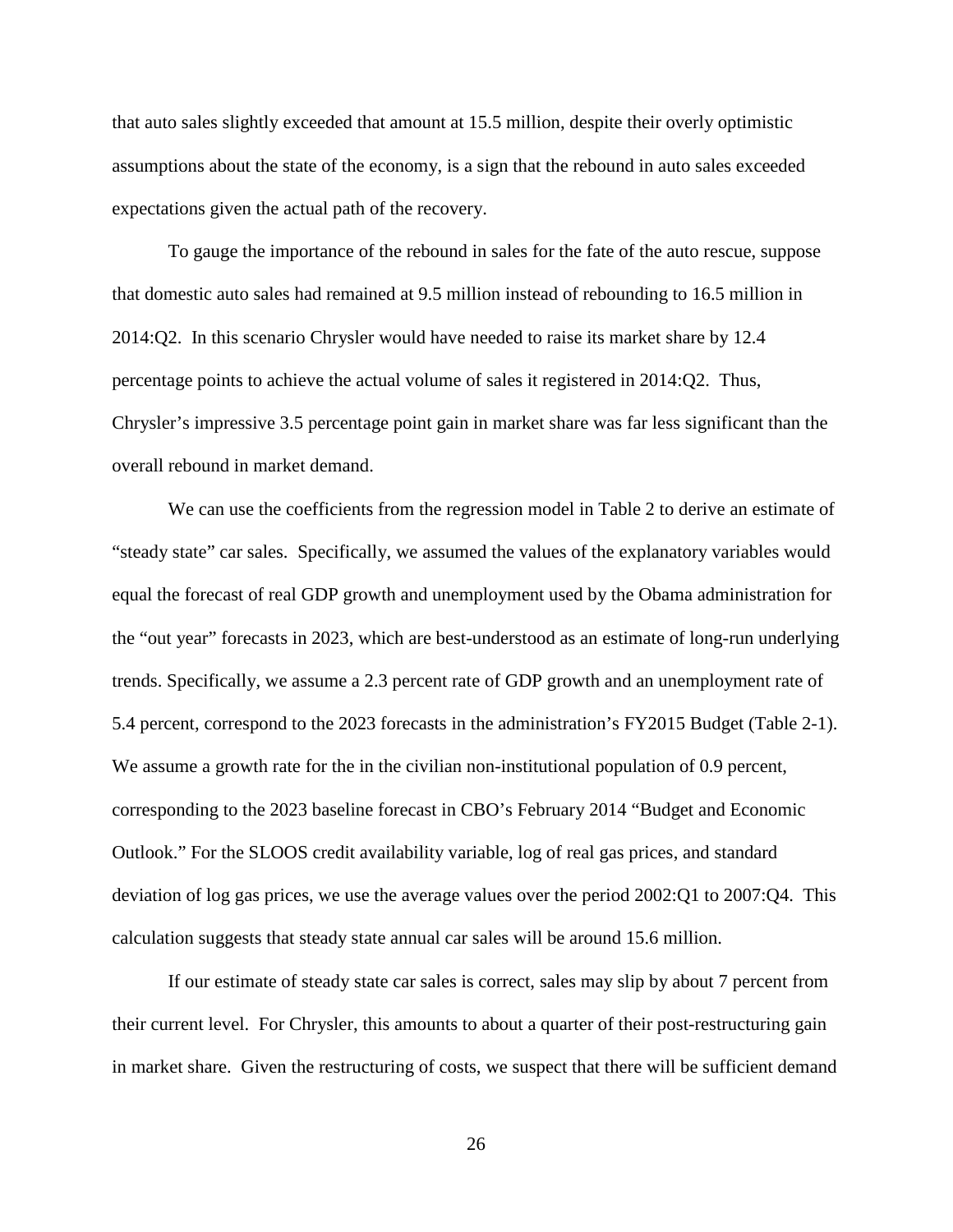to sustain the Big Three at their current level of market share. In addition, there is room for GM potentially to raise its profitability by implementing some of the tough measures that Chrysler has implemented. But steady state market demand is probably just large enough to sustain the existing domestic firms, and there is little margin for the companies to be viable ongoing concerns if they are mismanaged in the future.

#### *Autos and Industrial Recovery*

Even in the information age, the auto industry remains a major contributor to the U.S. economy. Moreover, modern automobiles are advanced manufacturing products. We were told by Ford, for example, that the value of electronics, software and intellectual property accounts for about 30 percent of the average vehicle's price.

Manufacturing played a critical role in the recovery from the Great Recession, and autos played an outsized role in the manufacturing recovery. Five years after the start of the recovery, the rise in motor vehicles and parts production accounted for more than 25 percent of the rise in total manufacturing industrial production, even though motor vehicles and parts account for only about 6 percent of total manufacturing value added. Although it is not unusual for the auto industry to punch above its weight early in a recovery, it has played an unusually large role relatively long into the current recovery. At the same point in the last four recoveries, motor vehicles and parts accounted for only 11 percent of the rise in manufacturing production, on average.

Since bottoming at 623,300 jobs at the trough of the recession in June 2009, employment in the motor vehicles and parts manufacturing industry has increased by 256,000 jobs (as of July 2014). This is a stark contrast from the previous recovery, when jobs in the industry steadily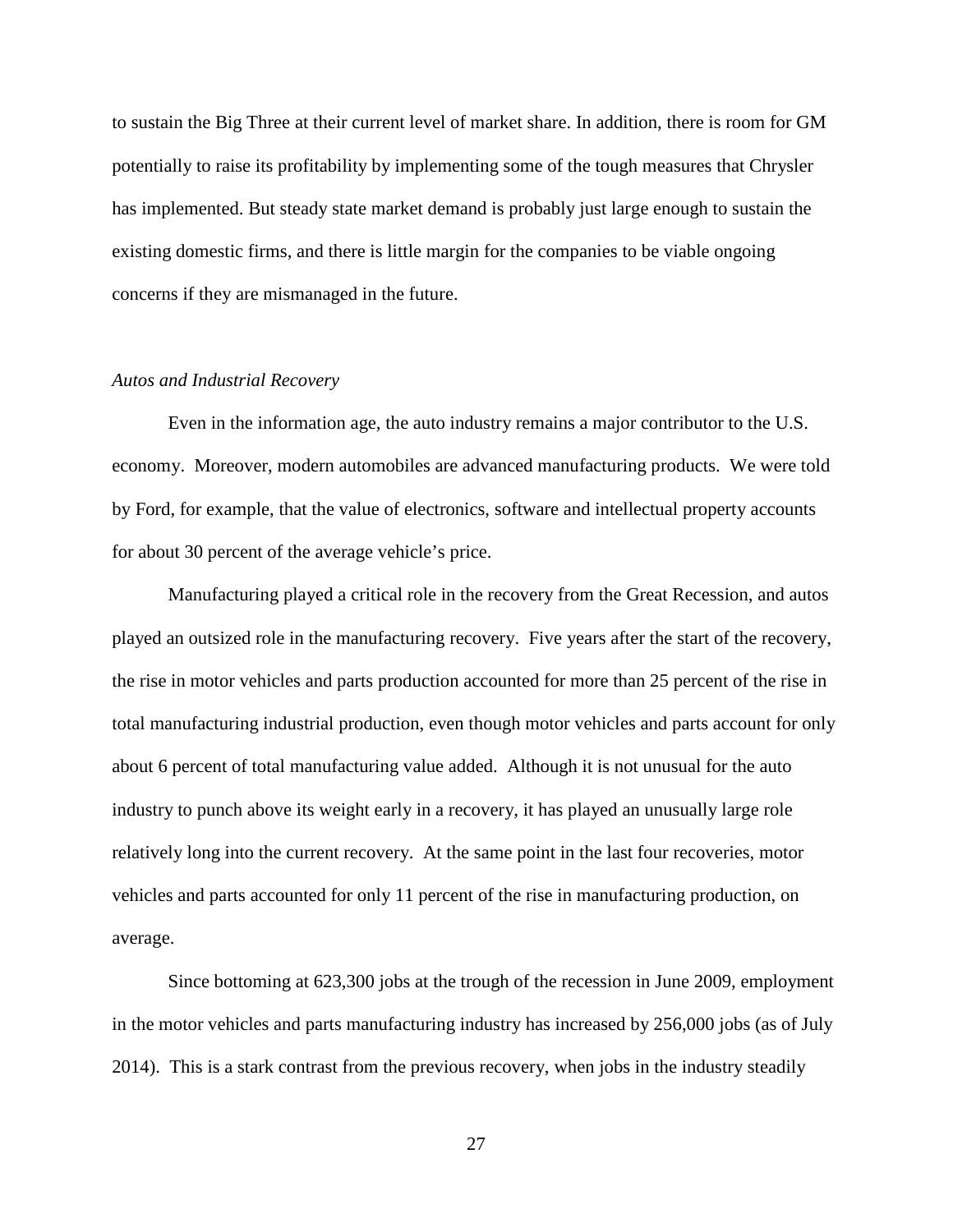declined. The increase in the number of jobs in motor vehicles and parts manufacturing accounted for nearly 60 percent of the total rise in manufacturing jobs in the recovery's first five years. In addition, some 225,000 jobs have been added at motor vehicle and parts dealers. Counting both manufacturers and dealers, auto-related jobs accounted for 6 percent of the total 8.1 million jobs that were added, on net, in the first five years of the recovery -- triple the sector's 2-percent share of total employment. Although the auto sector played an outsized role in the recovery, it should also be apparent that given the relatively low share of employment in autos and related jobs, there is a limit to how much the auto rebound could have driven the jobs recovery.

#### *Exit Strategy*

The U.S. Treasury Department provided roughly \$80 billion in assistance to the auto industry: \$51 billion to GM, \$12.5 billion to Chrysler, and \$17.2 billion to what is now Ally Financial, but was formerly GMAC Finance (see [www.treasury.gov/initiatives/financial](http://www.treasury.gov/initiatives/financial-stability/TARP-Programs/automotive-programs/Pages/default.aspx)[stability/TARP-Programs/automotive-programs/Pages/default.aspx\)](http://www.treasury.gov/initiatives/financial-stability/TARP-Programs/automotive-programs/Pages/default.aspx). By the end of 2014, the government had closed all three of these positions.

At Larry Summers' direction, the Obama administration established principles for its role as majority owner of GM. These included: setting upfront business goals and selecting executives and a strong board of directors; only voting as a shareholder on major corporate governance issues or major transactions; letting the board and management run the company; selling the government's shares as soon as practicable to recover taxpayer money and return the company to private ownership. A similar approach was taken to Chrysler. From the outset, we were determined to avoid the problem that had worsened Japan's stagnation in the 1990s and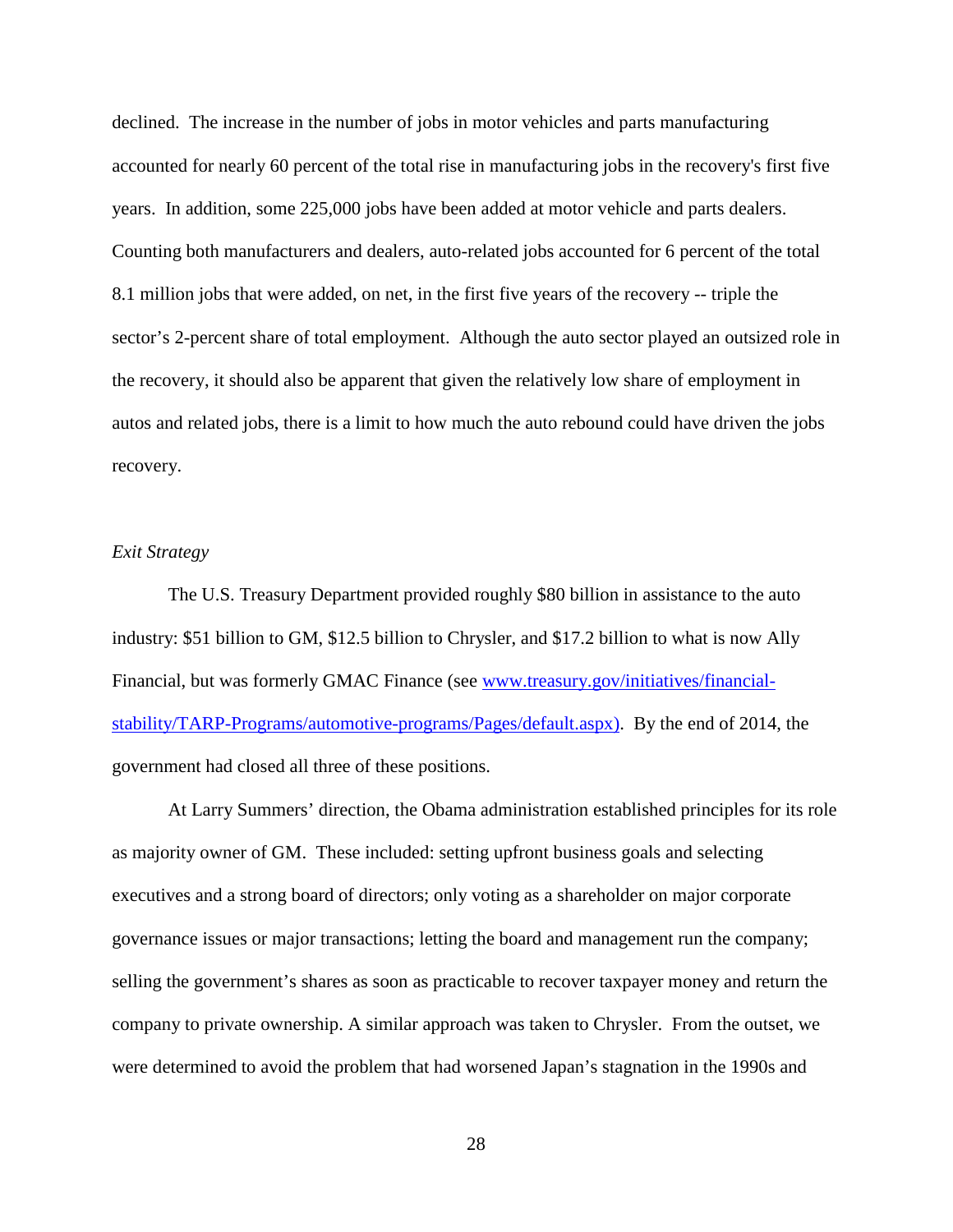2000s of propping up 'zombie' companies for long periods of time that should have ceased to exist. As President Obama put it, his goal was, "To get GM back on its feet, take a hands-off approach and get out quickly."

On December 9, 2013 – much sooner than virtually anyone expected -- the government fully exited its investment in GM by selling its remaining shares, and critics could no longer say that GM stood for Government Motors. Treasury recovered a total of \$39.7 billion from its investment of \$51.0 billion in GM. By the end of 2014, Treasury sold its remaining stake in Ally Financial, recovering \$19.6 billion from the original \$17.2 billion investment in Ally, for a \$2.4 billion gain for taxpayers.

In May 2011, Chrysler repaid its outstanding TARP loans six years ahead of schedule. Chrysler returned \$11.2 billion of the \$12.5 billion it received through principal repayments, interest, and cancelled commitments, and the Treasury fully exited its connection with Chrysler. In January 2014, Fiat purchased the shares in Chrysler owned by the VEBA and took full ownership of Chrysler.

For the most part the administration adhered to its goals and avoided political meddling. There were some notable exceptions, however. For example, when GM's Chief Executive wanted to move the company's headquarters from the Renaissance Center in Detroit to its Tech Center in Warren, MI to be closer to the workforce, which made some business sense, the administration blocked the move. Congress and the administration both set restrictions on executive compensation for TARP recipients (for example, the CEO's annual compensation was capped \$9.5 million). The administration included a "vitality commitment" as a condition of receiving funding, which prevented the companies from moving work at U.S. plants to other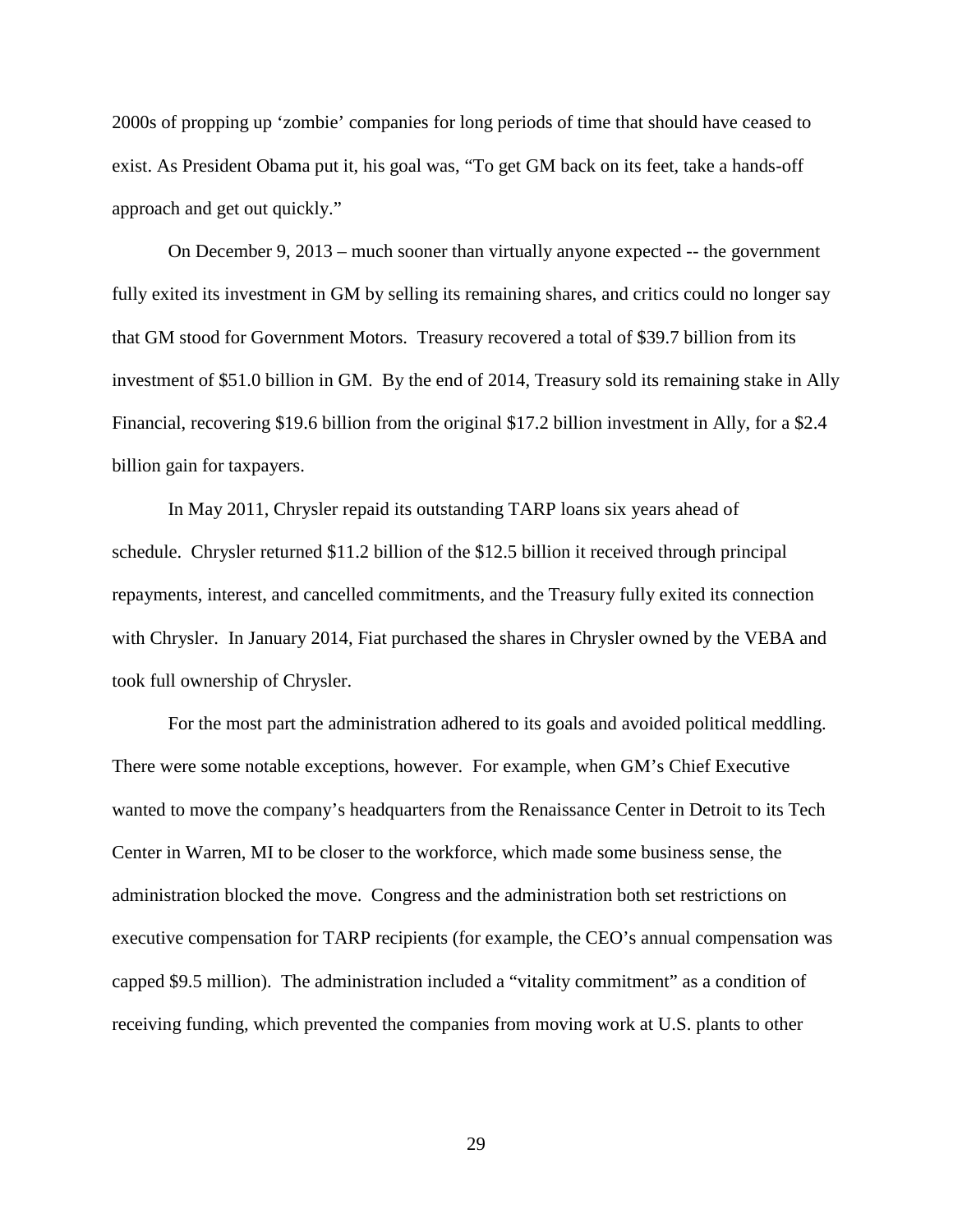countries. And members of Congress frequently attempted to intervene to prevent unnecessary and inefficient dealerships from being closed, to the administration's consternation.

Some have argued that the rescue improperly paid unsecured union workers ahead of unsecured bondholders due to political pressures. The wider debate about the bankruptcy law and the rescue is beyond our scope but we have a few observations. First, as a legal matter, a large majority of bondholders voted for the deal and a bankruptcy judge approved it. That is why it proceeded. This was not something the administration unilaterally decided. Second, there were legitimate business reasons why one might need to pay some unsecured creditors so the firms would be able to continue operating. Guaranteeing the warrantees of car owners, for example, also prioritized unsecured creditors. But if consumers did not trust the warranties, demand for cars likely would drop precipitously. Likewise, if workers refused to accept the deal or shirked on their duties, the auto makers' viability as an ongoing concern was in jeopardy. Similar payments were made to workers in the bankruptcies of the steel companies in the 1980s, where there was not a government rescue. Third, despite their haircut, bondholders almost certainly received well more than they would have under the alternative had the government not intervened in the depths of the crisis. And despite insinuations to the contrary, incumbent workers took dramatic cuts to their benefits and bore substantial risk in the VEBA.

#### **Conclusion**

Economists and economic analysis had a key seat at the table in the decision to rescue and restructure GM and Chrysler. The decision was risky. Those of us involved gathered all the information we could find and tried to put, finally, the companies on a sustainable footing. We did not know if it would work. In particular, we had reservations about the long-run viability of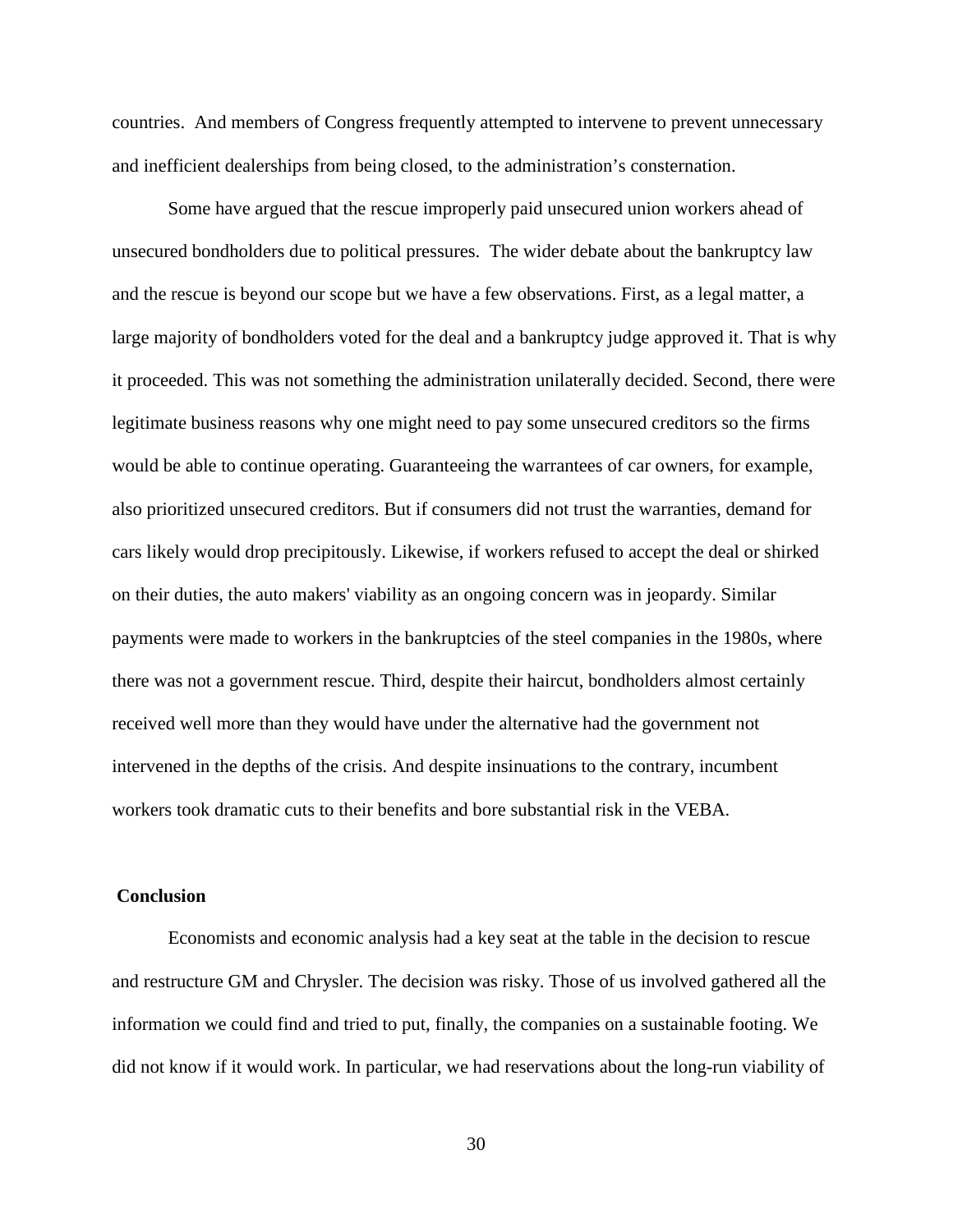the Chrysler-Fiat merger. In an interview in the *Detroit News* (Shepard 2015), President Obama explained his decision this way: "There was clear-eyed recognition that we couldn't sustain business as usual. That's what made this successful. If it had been just about putting more money in without restructuring these companies, we would have seen perhaps some of the bleeding slowed but we wouldn't have cured the patient.

To their credit, the companies restructured to a greater degree than they had ever done before and under extreme pressure, and – after shedding much legacy debt -- returned to profitability in 2010. They also were fortunate that the economy began to turn around and that consumer demand for autos rebounded strongly.

It is fair to say that no one involved in the decision to rescue and restructure GM and Chrysler ever wanted to be in the position of bailing out failed companies or having the government own a majority stake in a major private company. We are both thrilled and relieved with the result: the automakers got back on their feet, which helped the recovery of the U.S. economy. Indeed, the auto industry's outsized contribution to the economic recovery has been one of the unexpected consequences of the government intervention. The automakers' future success will depend on their own managerial decisions in the years to come. The fact that Ford was able to weather the economic downturn and financial crisis because it had taken precautionary steps and efforts to restructure before calamity hit, while GM and Chrysler could not have survived without extraordinary government support, is a stark reminder of the importance of good managerial decisions for the survival of businesses.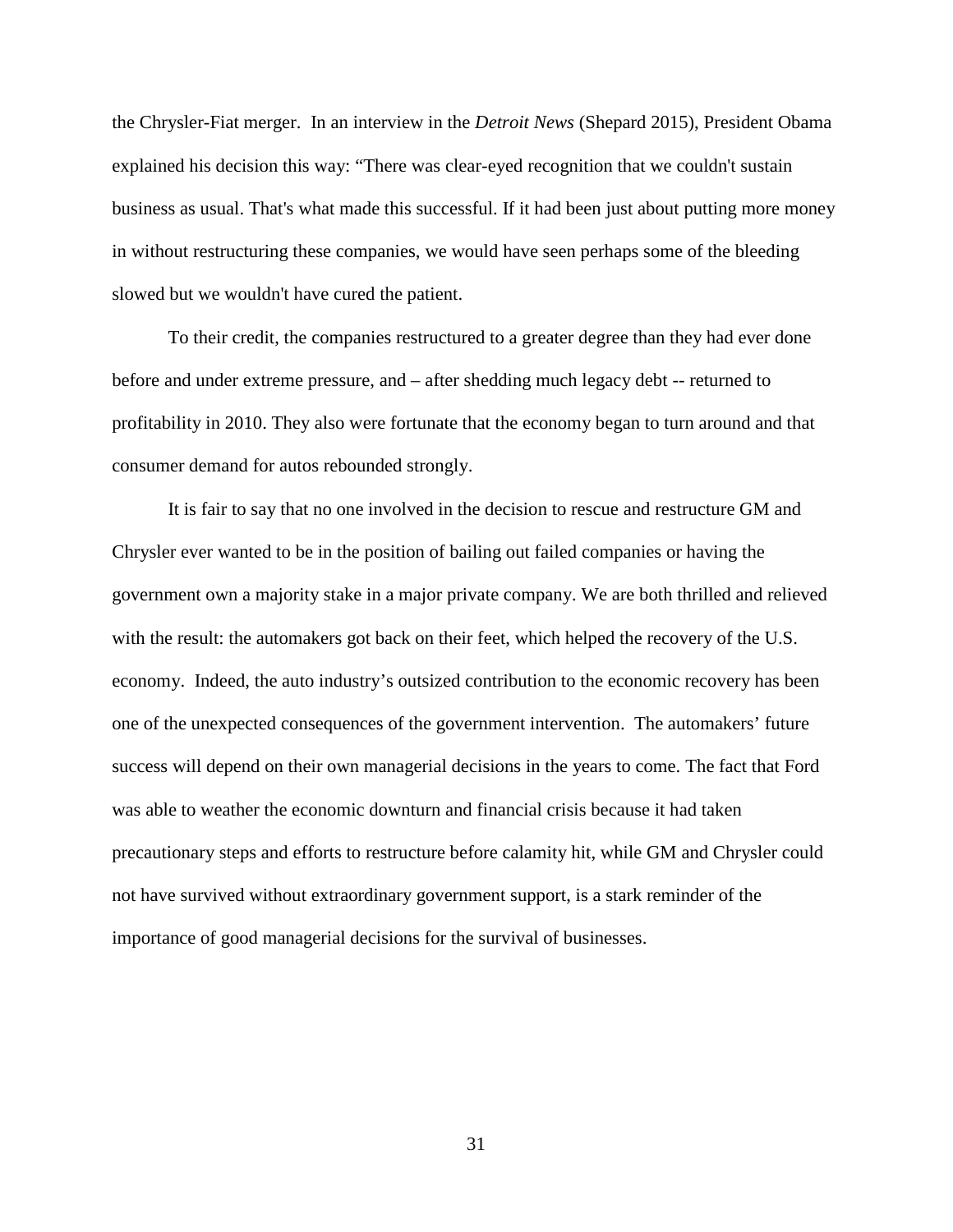#### **References**

Baird, Douglas (1987), "Loss Distribution, Forum Shopping, and Bankruptcy: A Reply to Warren," 54 University of Chicago Law Review 815.

Cole, David, et al. (2008), "CAR Research Memorandum: The Impact on the U.S. Economy of a Major Contraction of the Big Three Automakers," Center for Automotive Research, Nov. 4, 2008.

Congressional Oversight Panel, "The Use of TARP Funds in the Support and Reorganization of the Domestic Automotive Industry," September 2009. www.gpo.gov/fdsys/pkg/CHRG-111shrg51964/html/CHRG-111shrg51964.htm

Helper, Susan (2010), "Parts: Managing the Supply Chain", presentation at the Chicago Fed conference "After the Perfect Storm: What's Next for the Auto Industry", May 10th. www.chicagofed.org/digital\_assets/others/events/2010/automotive\_perfect\_storm/helper.pdf

Kessler, Aaron and Bill Vlasic, "To Lift Sales, G.M. Turns to Discounts," *New York Times*, July 31, 2014.

Kiley, David (2009), "Billions for Auto Suppliers' Bailout" BusinessWeek, March 19.

Kurylko, Diana (2013), "Transplants Keep Rolling in North America," *Automotive News*, April 22.

Leonhart, David (2015), "\$73 an Hour: Adding It Up," *The New York Times*, December 9, 2008. [www.nytimes.com/2008/12/10/business/economy/10leonhardt.html?\\_r=4&em&](http://www.nytimes.com/2008/12/10/business/economy/10leonhardt.html?_r=4&em&)

Linebaugh, Kate and Jeff Bennett, "Marchionne Upends Chrysler's Ways: CEO Decries Detroit's 'Fanatical' Focus on Market Share; Deep Discounts Are Out," *Wall Street Journal*, Jan. 12, 2010.

Marchionne, Sergio (2014). Transcript. Brookings Institution. [www.brookings.edu/events/](http://www.brookings.edu/events/%202014/05/21-assessment-of-auto-bailout-us-manufacturing#/full-event/)  [2014/05/21-assessment-of-auto-bailout-us-manufacturing#/full-event/.](http://www.brookings.edu/events/%202014/05/21-assessment-of-auto-bailout-us-manufacturing#/full-event/)

Montopoli, Brian. 2009. "Obama: We Don't Want to Run GM." *CBS NEWS***,** June www.cbsnews.com/news/obama-we-dont-want-to-run-gm.

Motor & Equipment Manufacturers Association, Motor Vehicle Supplier Sector Emergency Financial Assistance Request, Submitted to U.S. Department of Treasury, February 13, 2009.

Nardelli, Robert (2008), Testimony, Committee on Financial Services, U.S. Senate "Stabilizing the Financial Condition of the American Automobile Industry", 110th Congress, Second Session, November 19, 2008. Serial No. 110-146

<http://www.gpo.gov/fdsys/pkg/CHRG-110hhrg46594/html/CHRG-110hhrg46594.htm>